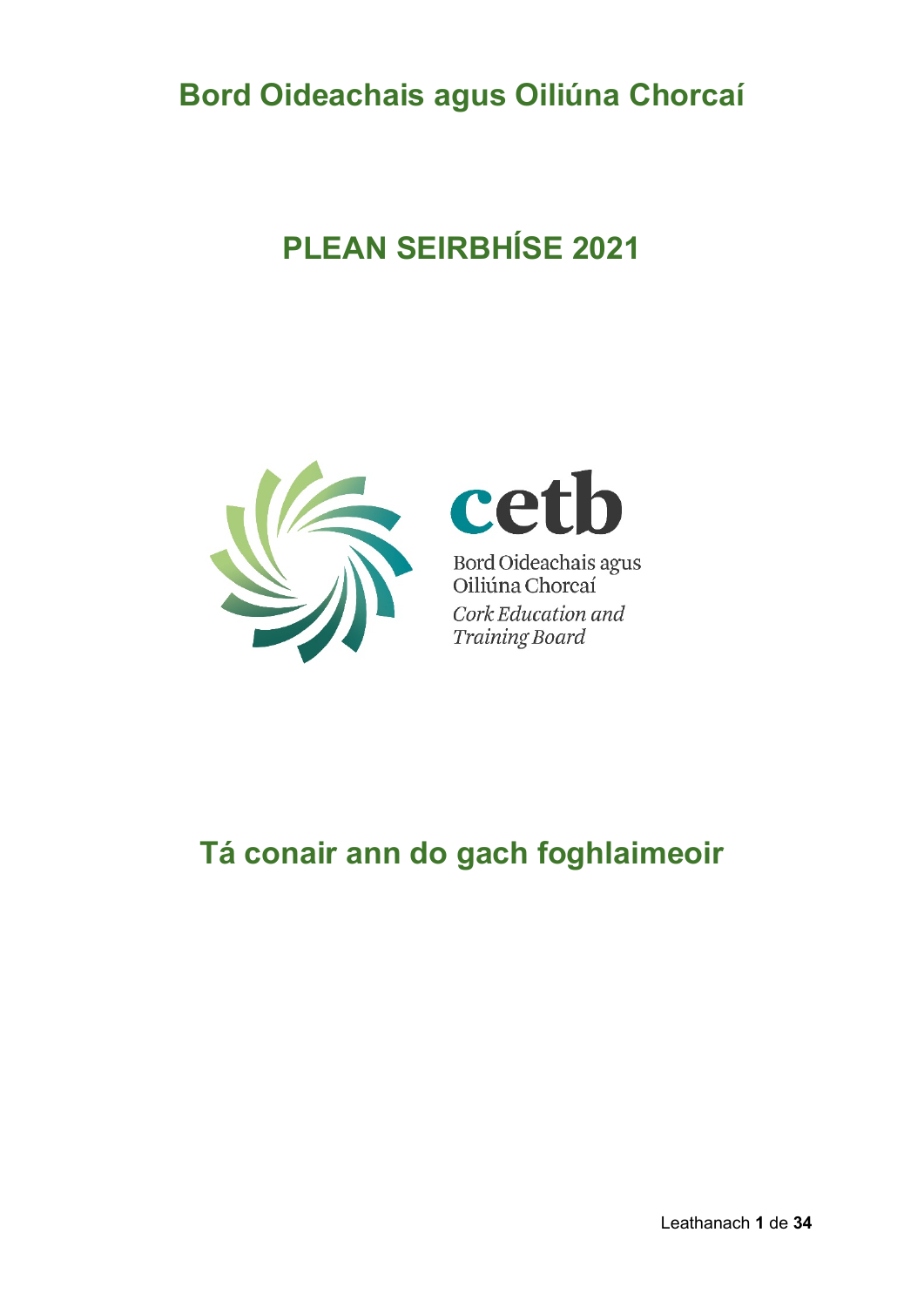# Clár na nÁbhar

| Teachtaireacht ó Chathaoirleach Bhord Oideachais agus Oiliúna Chorcaí 3<br>1. |  |
|-------------------------------------------------------------------------------|--|
| 2.                                                                            |  |
| 3.                                                                            |  |
|                                                                               |  |
| 4.                                                                            |  |
|                                                                               |  |
|                                                                               |  |
|                                                                               |  |
|                                                                               |  |
| 5.                                                                            |  |
| 6.                                                                            |  |
|                                                                               |  |
|                                                                               |  |
|                                                                               |  |
|                                                                               |  |
|                                                                               |  |
|                                                                               |  |
|                                                                               |  |
|                                                                               |  |
|                                                                               |  |
|                                                                               |  |
|                                                                               |  |
|                                                                               |  |
|                                                                               |  |
|                                                                               |  |
|                                                                               |  |
|                                                                               |  |
|                                                                               |  |
|                                                                               |  |
|                                                                               |  |
|                                                                               |  |
|                                                                               |  |
| 7.                                                                            |  |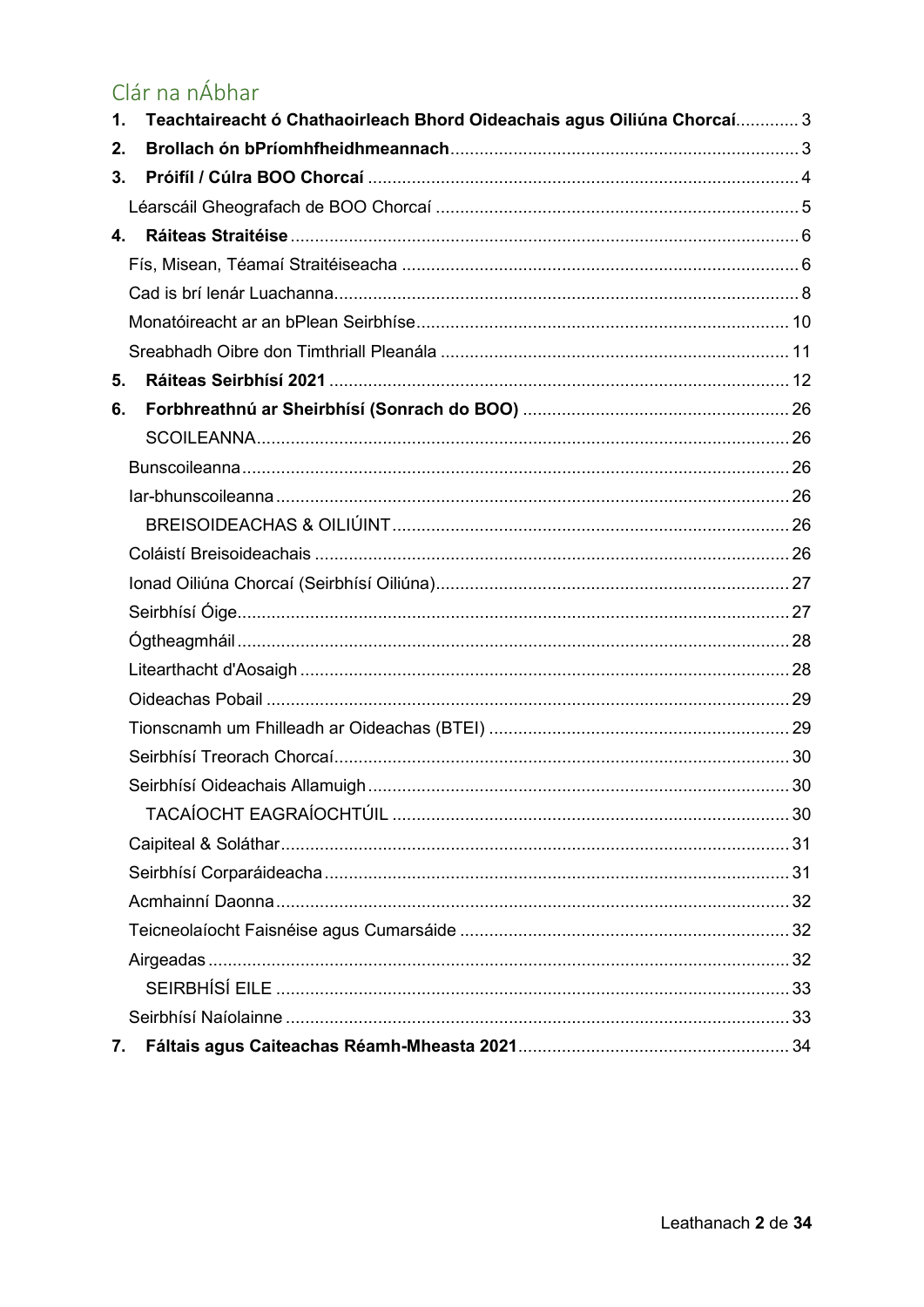# <span id="page-2-0"></span>**1. Teachtaireacht ó Chathaoirleach Bhord Oideachais agus Oiliúna Chorcaí**

Mar Chathaoirleach ar BOO Chorcaí, tá bród orm an Plean Seirbhíse do 2021 a chur i láthair. Is léiriú ar na téamaí, tosaíochtaí agus gníomhaíochtaí atá leagtha amach i Ráiteas Straitéise BOO Chorcaí 2017 - 2021 é an Plean Seirbhíse seo.

Tá na tosaíochtaí a leagadh amach le seachadadh le linn 2021 ag teacht chun cinn ó mhúnla tinrimh ar an láthair go samhail atá solúbtha maidir leis na héilimh a chuirtear ar an tsochaí mar fhreagairt ar an bpaindéim Covid-19. Ag an am céanna, leanann BOO Chorcaí ag cinntiú go bhfuil a sheirbhísí ábhartha, lárnach don iarracht náisiúnta agus ag an am céanna ag soláthar níos mó conairí dul chun cinn a chuireann an foghlaimeoir ag croílár an tseachadta.

Ba mhaith liom gach rath a ghuí ar bhaill foirne agus ar fhoghlaimeoirí agus muid ag obair le chéile chun na tosaíochtaí atá leagtha amach do 2021 a bhaint amach le linn bliana a bheidh dúshlánach agus chun leanúint le BOO Chorcaí a chur chun cinn mar rogha sheirbhís d'fhoghlaimeoirí agus do pháirtithe leasmhara.

An Comhairleoir Patrick Gerard Murphy

Cathaoirleach, Bord Oideachais agus Oiliúna Chontae Chorcaí

## <span id="page-2-1"></span>**2. Brollach ón bPríomhfheidhmeannach**

Mar Phríomhfheidhmeannach ar Bhord Oideachais agus Oiliúna Chorcaí, táim bródúil as Plean Seirbhíse 2021 a chur i láthair. Leagtar amach sa Phlean Seirbhíse seo an chaoi a leanaimid orainn ag oiriúnú agus ag fás in am dúshlánach nuair is é an t-aon ní comhsheasmhach don tsochaí agus d'fhoghlaimeoirí ná athrú agus inoiriúnaitheacht inár bhfreagra ar Covid-19.

Feabhsófar ról BOO Chorcaí maidir leis an bhfoghlaimeoir a chur i gcroílár an tseachadta trína chinntiú go gcomhlíontar riachtanais an tionscail agus an phobail freisin. Tá ár gcur chuige i leith soláthar seirbhíse bunaithe ar fhreastal ar riachtanais an fhoghlaimeora mar dhuine aonair agus mar bhall dá phobal agus den tsochaí i gcoitinne. Sna hamanna dúshlánacha seo, leanfaidh BOO Chorcaí ag soláthar roghanna oideachais agus oiliúna ar ardchaighdeán chun na riachtanais seo a chomhlíonadh agus leanfaidh siad de bheith ag freagairt do riachtanais fostóirí agus do na tosaíochtaí atá leagtha síos ag an Rialtas.

Tá ról lárnach ag BOO Chorcaí inár sochaí agus tá sé ar ár gcumas oiriúnú agus comhordú a dhéanamh le páirtithe leasmhara éagsúla chun a chinntiú go seachadtar seirbhísí solúbtha agus inoiriúnaithe dár bhfoghlaimeoirí agus dár bpáirtithe leasmhara. Mar eagraíocht seirbhíse, tá sé ríthábhachtach cumas BOO Chorcaí cláir oideachais agus oiliúna iomchuí agus ábhartha a phleanáil, a sholáthar, a chomhordú, a athbhreithniú agus a sheachadadh chun seirbhís éifeachtach, éifeachtúil agus cuntasach a chinntiú d'fhoghlaimeoirí.

Ní bheifí ábalta seirbhísí a sholáthar mura mbeadh na baill foirne ar fad chomh díograiseach agus tiomanta is atá siad, a dhéanann cinnte, mar gheall ar a n-iarrachtaí ar bhonn laethúil,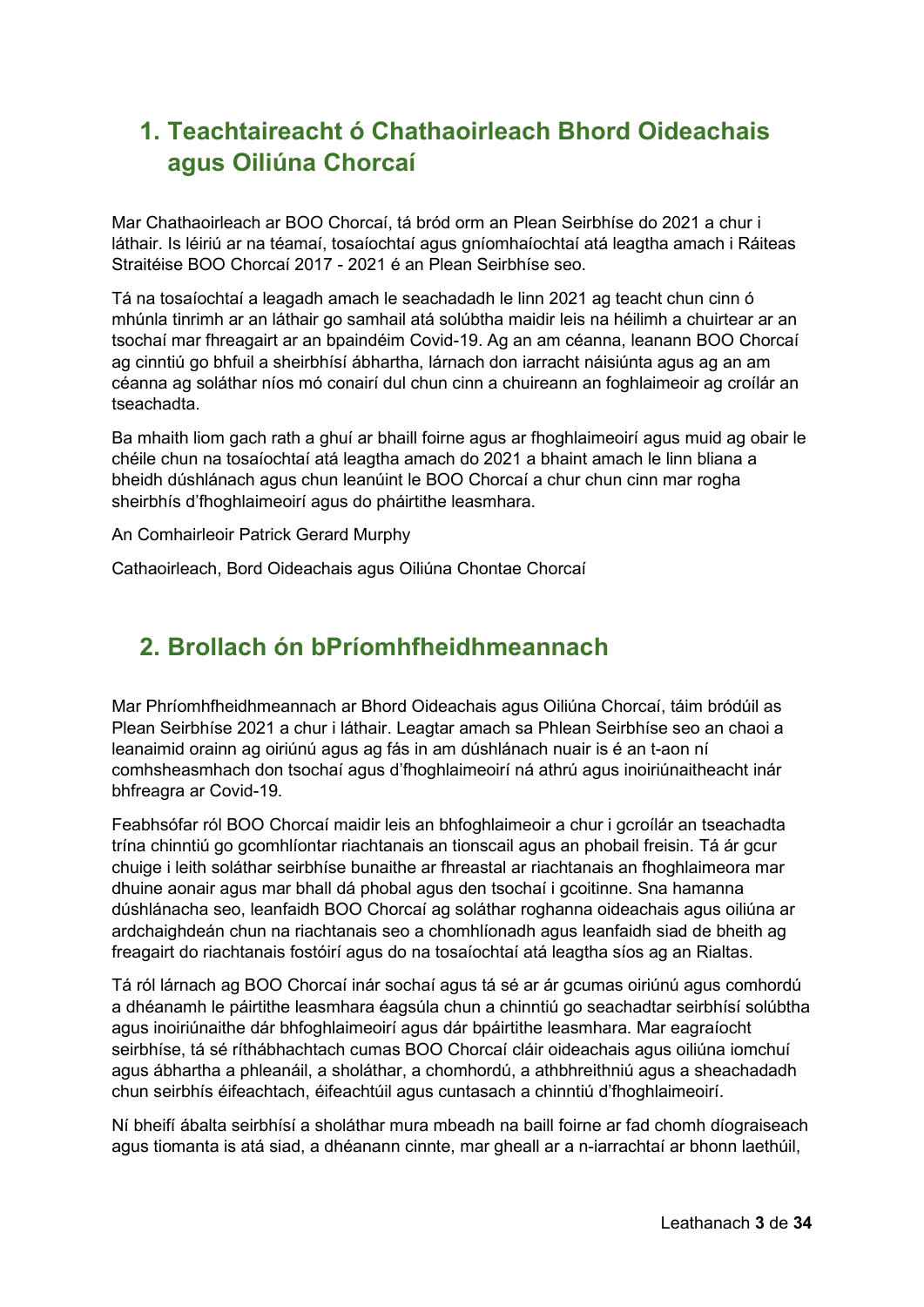go leanann BOO Chorcaí ag fás agus gurb é BOO Chorcaí an rogha soláthraí oideachais do mhuintir Chorcaí.

An tUasal Denis Leamy,

Príomhfheidhmeannach, Bord Oideachais agus Oiliúna, Chorcaí

# <span id="page-3-0"></span>**3. Próifíl / Cúlra BOO Chorcaí**

Ritheadh an tAcht um Boird Oideachais agus Oiliúna, 2013, i mBealtaine 2013 le bheith in éifeacht ó 1 Iúil 2013. Bunaíodh Bord Oideachais agus Oiliúna Chorcaí (dá ngairtear BOO Chorcaí anseo feasta) faoi Acht na mBord Oideachais agus Oiliúna, 2013 agus tá sé freagrach agus cuntasach don Roinn Oideachais (dá ngairtear ROS anseo feasta) agus don Roinn Breisoideachais agus Ardoideachais, Taighde, Nuálaíochta agus Eolaíochta (dá ngairtear RBANTE anseo feasta) chun a fheidhmeanna a threorú agus a rialú i gceantair údarás áitiúil, laistigh de limistéir údaráis áitiúil Comhairle Contae Chorcaí agus Comhairle Cathrach Chorcaí.

Is é BOO Chorcaí an t-aon chomhlacht reachtúil i gCorcaigh a bhfuil sé de fhreagracht air oideachas agus oiliúint a sholáthar thar raon leathan seirbhísí. Leis na seirbhísí a chuirtear ar fáil, bíonn dúshláin ann don eagraíocht nuair a dhéantar iad a chomhcheangal le líon na bhfoghlaimeoirí agus le héagsúlacht na n-ionchais atá ag foghlaimeoirí. Is iad seo a leanas raon na seirbhísí a sholáthraíonn BOO Chorcaí maidir le hoideachas, oiliúint agus gníomhaíochtaí:

| Daltaí Bunscoile                                   |
|----------------------------------------------------|
| Daltaí Iarbhunscoile                               |
| Mic Léinn Breisoideachais (PLC)                    |
| Oiliúint Printíseachta                             |
| Ionaid Oiliúna Pobail                              |
| Tionscnaimh Oiliúna Áitiúla                        |
| Soláthraithe Sainoiliúna                           |
| Oiliúint Sainscileanna                             |
| Traenáil ar Chúrsaí Oiliúna                        |
| Ógtheagmháil                                       |
| Grúpaí Litearthachta d'Aosaigh                     |
| Grúpaí an Tionscnaimh um Fhilleadh ar an Oideachas |
| <b>BCTE</b>                                        |
| Oiliúint um Thráthnóna                             |
| <b>DOBA</b>                                        |
| Scileanna don Obair                                |
| Scileanna chun Dul Chun Cinn                       |
| Oideachas Pobail                                   |
| Teagasc Deonach Litearthachta                      |
| Aitheantas Réamhfhoghlama                          |
| Oideachas Allamuigh                                |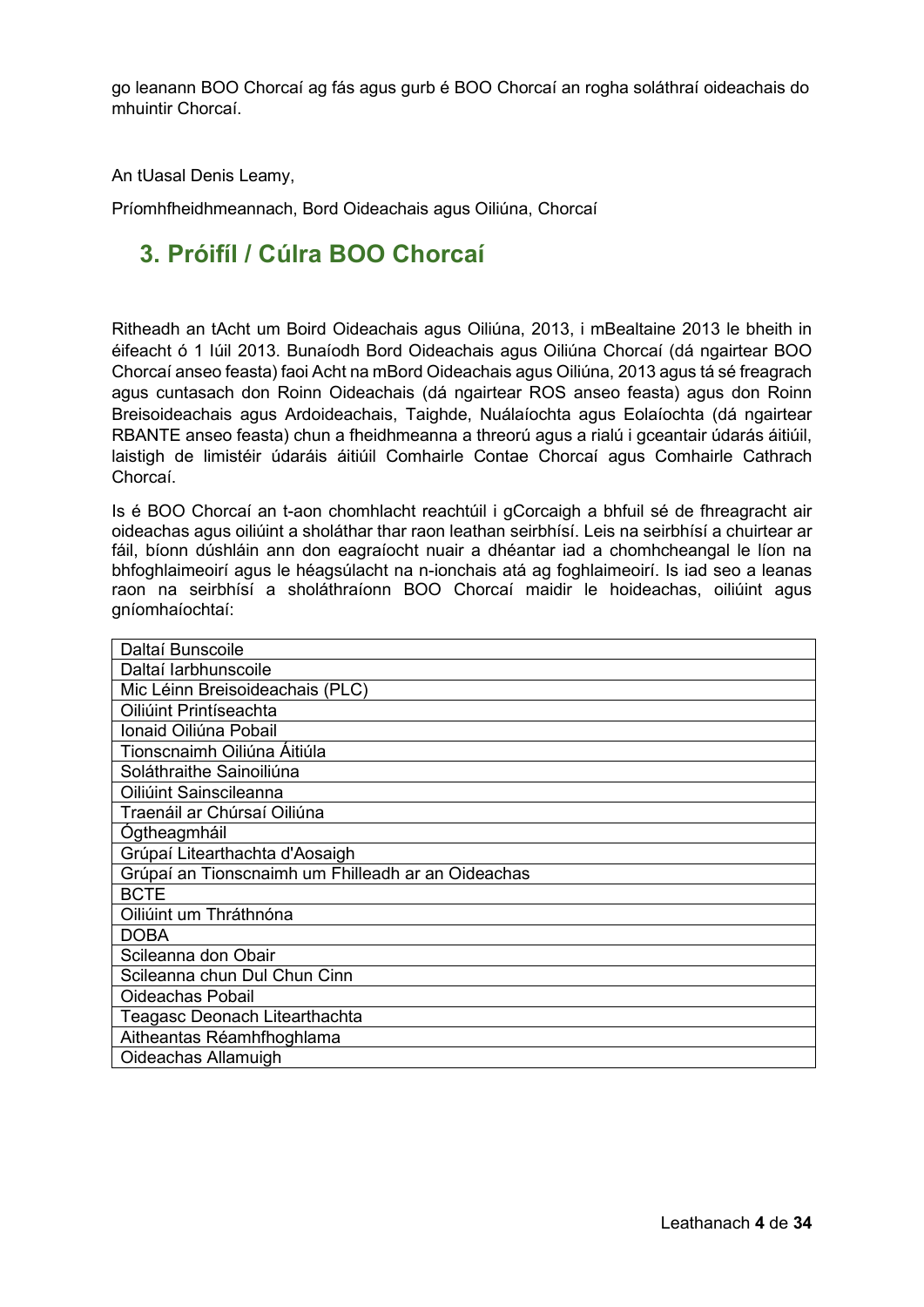## Léarscáil Gheografach de BOO Chorcaí

<span id="page-4-0"></span>

Leathanach **5** de **34**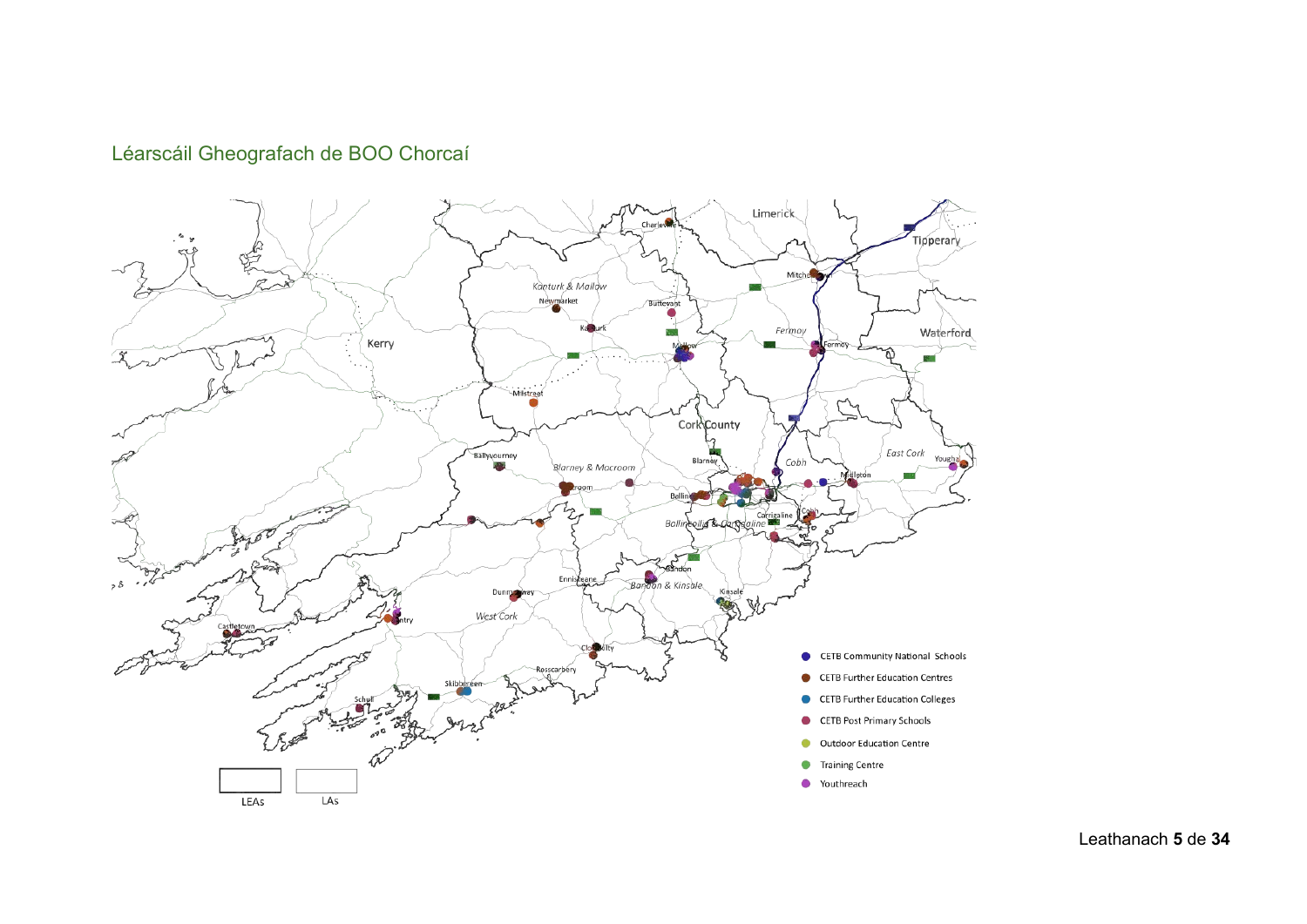## <span id="page-5-0"></span>**4. Ráiteas Straitéise**

## <span id="page-5-1"></span>Fís, Misean, Téamaí Straitéiseacha

Agus na téamaí straitéiseach á bhforbairt aige, leag BOO Chorcaí béim ar leith ar fhís agus misean na heagraíochta a forbraíodh trí mheán próiseas comhairliúcháin leis an bhfoireann agus le páirtithe leasmhara. Is é aidhm na dtéamaí straitéiseacha ná forbairt bhreise a dhéanamh ar ár ráiteas físe agus misin don eagraíocht. Tá gach gné dár straitéis mar bhonn agus taca ag na treoirphrionsabail agus na luachanna a shainaithin an fhoireann agus na páirtithe leasmhara mar chuid dhílis do cad a chiallaíonn sé a bheith páirteach i BOO Chorcaí agus cad é a seasann BOO Chorcaí dó freisin.

| Fís                        | • Is fórsa tiomána oideachais agus<br>oiliúna i gCorcaigh é BOO Chorcaí, a<br>sholáthraíonn seirbhísí ar<br>ardchaighdeán atá nuálach, freagrúil<br>agus uilechuimsitheach. Trí BOO<br>Chorcaí, tá conair ann do gach<br>foghlaimeoir. |
|----------------------------|----------------------------------------------------------------------------------------------------------------------------------------------------------------------------------------------------------------------------------------|
| Misean                     | • Déanann BOO Chorcaí seirbhísí<br>oideachais, oiliúna agus óige i<br>gCorcaigh a phleanáil, a sholáthar, a<br>thacú agus a chomhordú a aithnítear<br>go hidirnáisiúnta mar eiseamláir de<br>bharr feabhais.                           |
| Téamaí<br>Straitéiseacha : | Ár bhFoghlaimeoirí<br>Ár nDaoine<br>Ár Seirbhísí<br>Ár nEagraíocht                                                                                                                                                                     |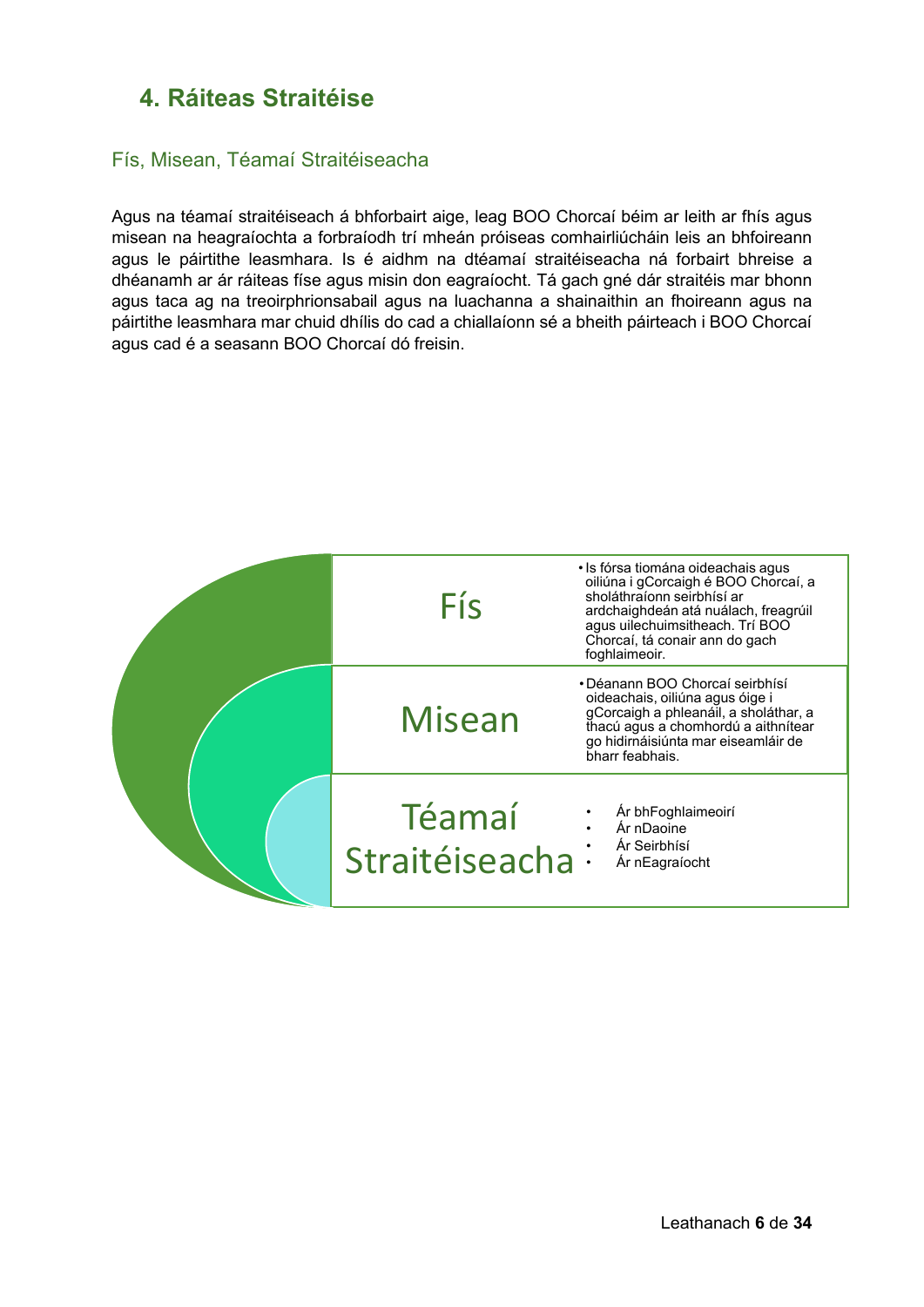**Gníomhóidh BOO Chorcaí i gcónaí ar mhaithe le leas na bhfoghlaimeoirí. Tá na prionsabail agus na luachanna seo a leanas mar bhonn agus taca lenár smaointeoireacht straitéiseach, lenár bpleanáil, lenár gcinnteoireacht agus lenár ngníomhartha laethúla.**

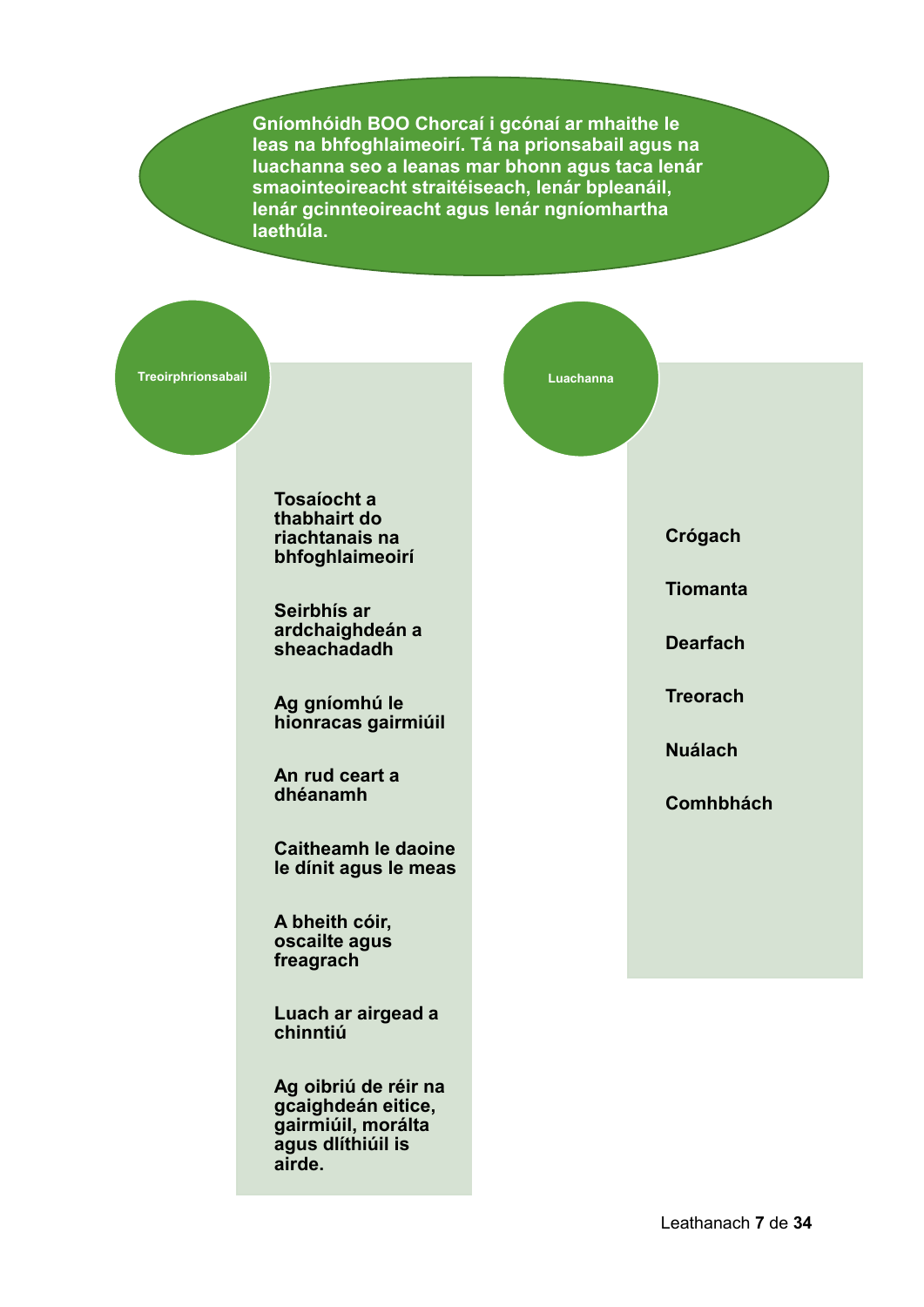## Cad is brí lenár Luachanna

<span id="page-7-0"></span>

| <b>Luach</b>                                                                      | Crógach                                                                                                                                                                                                                                                                                                                                                                                    | <b>Tiomanta</b>                                                                                                                                                                                                                                                                                                                | <b>Dearfach</b>                                                                                                                                                                                                                                                                                                         | <b>Treorach</b>                                                                                                                                                                                                                                                                                                                                                                                       | <b>Nuálach</b>                                                                                                                                                                                                                                                                                                                             | <b>Comhbhách</b>                                                                                                                                                                                                                                                                                                                                                                                                         |
|-----------------------------------------------------------------------------------|--------------------------------------------------------------------------------------------------------------------------------------------------------------------------------------------------------------------------------------------------------------------------------------------------------------------------------------------------------------------------------------------|--------------------------------------------------------------------------------------------------------------------------------------------------------------------------------------------------------------------------------------------------------------------------------------------------------------------------------|-------------------------------------------------------------------------------------------------------------------------------------------------------------------------------------------------------------------------------------------------------------------------------------------------------------------------|-------------------------------------------------------------------------------------------------------------------------------------------------------------------------------------------------------------------------------------------------------------------------------------------------------------------------------------------------------------------------------------------------------|--------------------------------------------------------------------------------------------------------------------------------------------------------------------------------------------------------------------------------------------------------------------------------------------------------------------------------------------|--------------------------------------------------------------------------------------------------------------------------------------------------------------------------------------------------------------------------------------------------------------------------------------------------------------------------------------------------------------------------------------------------------------------------|
|                                                                                   |                                                                                                                                                                                                                                                                                                                                                                                            |                                                                                                                                                                                                                                                                                                                                |                                                                                                                                                                                                                                                                                                                         |                                                                                                                                                                                                                                                                                                                                                                                                       |                                                                                                                                                                                                                                                                                                                                            |                                                                                                                                                                                                                                                                                                                                                                                                                          |
| Cad is brí<br>leis                                                                | Cuirimid riachtanais ár<br>bhfoghlaimeoirí ar<br>dtús agus níl aon<br>eagla orainn na cinntí<br>deacra a ghlacadh atá<br>riachtanach chun an<br>tseirbhís is fearr is<br>féidir a sholáthar.                                                                                                                                                                                               | Tá fís agus cuspóir<br>soiléir againn a<br>bhfuilimid gafa go<br>hiomlán leo agus a<br>bhfuil rún daingean<br>againn iad a<br>sheachadadh.                                                                                                                                                                                     | Táimid dóchasach<br>agus muiníneach<br>faoinár ndeiseanna<br>agus faoinár<br>ndúshláin agus<br>creidimid gur féidir<br>linn difríocht<br>dhearfach a<br>dhéanamh do<br>shaol na ndaoine<br>ar a<br>bhfreastalaímid.                                                                                                     | Táimid ag súil go<br>mbeidh ár ndaoine<br>ina gceannairí - fís<br>shoiléir a bheith<br>acu, dul ar aghaidh<br>agus é a<br>dhéanamh, agus<br>foghlaimeoirí agus<br>comhghleacaithe a<br>ghríosú agus a<br>spreagadh trí<br>shampla a<br>thabhairt.                                                                                                                                                     | Táimid dírithe ar<br>fheabhsú<br>leanúnach agus a<br>bheith ar thús<br>cadhnaíochta san<br>athrú agus sa<br>nuálaíocht san<br>oideachas agus<br>san oiliúint.                                                                                                                                                                              | Glacaimid cur chuige<br>uilechuimsitheach<br>agus measúil maidir<br>lenár bhfoghlaimeoirí<br>agus lenár bhfoireann<br>agus déanaimid ár<br>ndícheall a chinntiú go<br>mbaineann gach<br>duine a úsáideann ár<br>seirbhísí<br>lánacmhainneacht<br>amach.                                                                                                                                                                  |
| <b>Táimid ag</b><br>súil go<br>nDéanfai<br>dh ár<br>nDaoine é<br>seo a<br>leanas: | An cinneadh ceart<br>$\bullet$<br>a ghlacadh<br>Na teorainneacha<br>$\bullet$<br>a bhrú chun an<br>toradh is fearr a<br>fháil<br>A bheith<br>diongbháilte sa<br>tóir ar<br>fheabhsúcháin<br>d'fhoghlaimeoirí<br>Tacú le dea-<br>$\bullet$<br>chinntí agus na<br>droch-chinntí a<br>athrú<br>A bheith sásta ár<br>gcinntí a mhíniú<br>Seasamh suas ar<br>son na rudaí a<br>gcreidimid iontu | Oibrigh go dian<br>larracht ar leith<br>a dhéanamh<br>Tús áite a<br>thabhairt do<br>riachtanais na<br>bhfoghlaimeoirí<br>A bheith<br>$\bullet$<br>diansheasmhac<br>h<br>A bheith dílis<br>don eagraíocht<br>Tacú le<br>comhghleacaith<br>e<br>Oibriú mar<br>$\bullet$<br>bhall foirne<br>A bheith<br>$\bullet$<br>comhoibríoch | A bheith<br>$\bullet$<br>dóchasach<br>Freagairt go<br>$\bullet$<br>dearfach<br>A bheith<br>$\bullet$<br>réamhghníomh<br>ach<br>Deiseanna a<br>chuardach<br>agus iad a<br>thapú<br>Glacadh le<br>hathrú<br>Déileáil le<br>$\bullet$<br>saincheisteann<br>a go pras<br>A bheith mar<br>$\bullet$<br>chuid den<br>réiteach | Fís a bheith<br>$\bullet$<br>acu<br>An dúshlán a<br>$\bullet$<br>shárú<br>Cumarsáid a<br>$\bullet$<br>dhéanamh<br>Spreagadh a<br>$\bullet$<br>thabhairt<br>Misneach a<br>$\bullet$<br>thabhairt<br>Sprioc a bheith<br>$\bullet$<br>acu<br>Muinín a<br>$\bullet$<br>chothú<br>An fhírinne a rá<br>$\bullet$<br>Dea-shampla a<br>$\bullet$<br>thabhairt<br>A bheith dírithe<br>$\bullet$<br>ar thorthaí | Triail a bhaint<br>$\bullet$<br>as cuir chuige<br>nua<br>A bheith<br>$\bullet$<br>cruthaitheach<br>Athrú a<br>$\bullet$<br>thiomáint<br>A bheith<br>$\bullet$<br>solúbtha<br>larraidh<br>feabhas a<br>dhéanamh<br>Réitigh<br>fadhbanna a<br>aimsiú<br>Tacú le<br>$\bullet$<br>smaointe nua<br>Cur go<br>$\bullet$<br>dearfach le<br>hathrú | Dul i dteagmháil le<br>$\bullet$<br>foghlaimeoirí agus<br>le<br>comhghleacaithe<br>A bheith macánta<br>$\bullet$<br>A bheith<br>$\bullet$<br>tuisceanach<br>A bheith<br>comhbhách<br>larrachtaí a aithint<br><b>Ionchuimsitheacht</b><br>agus éagsúlacht a<br>spreagadh<br>A bheith lách<br>Súil a choinneáil<br>$\bullet$<br>ar<br>chomhghleacaithe<br><b>Éisteacht</b><br>$\bullet$<br>Caitheamh go<br>maith le daoine |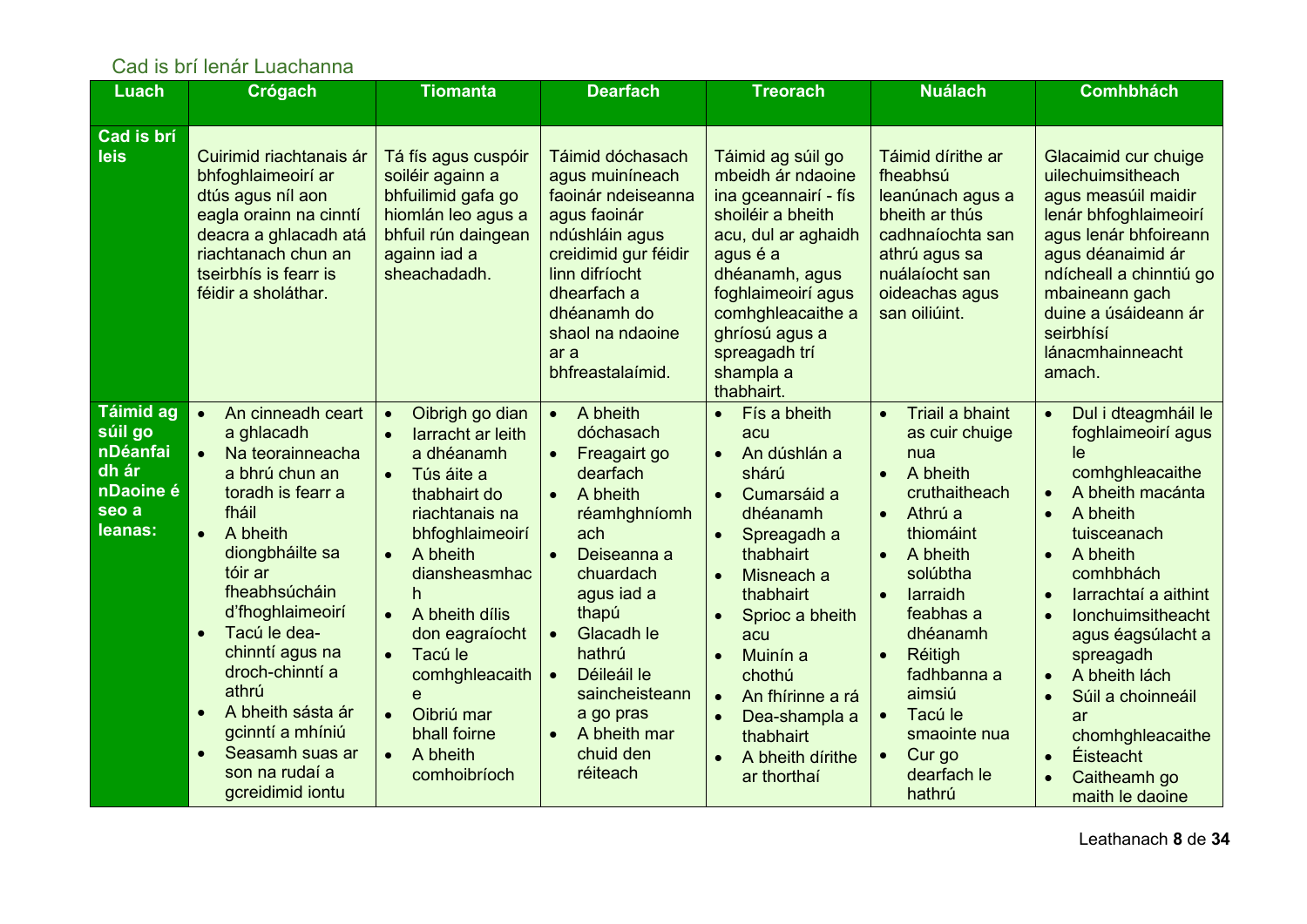| A bheith i bhfách<br>$\bullet$<br>$\bullet$<br>le foghlaimeoirí<br>agus le pobail<br>$\bullet$ | Eitic oibre láidir<br>Nuálaíocht a<br>$\bullet$<br>chur chun cinn<br>a bheith acu<br>A bheith dírithe<br>Tionchar a imirt<br>ar thorthaí a<br>Comhoibriú<br>bhaint amach<br><b>Ionracas</b><br>pearsanta a<br>thaispeáint | larraidh ar<br>$\bullet$<br>aiseolas<br>Tacú leo siúd a<br>bhfuil sé de dhíth<br>orthu |
|------------------------------------------------------------------------------------------------|---------------------------------------------------------------------------------------------------------------------------------------------------------------------------------------------------------------------------|----------------------------------------------------------------------------------------|
|------------------------------------------------------------------------------------------------|---------------------------------------------------------------------------------------------------------------------------------------------------------------------------------------------------------------------------|----------------------------------------------------------------------------------------|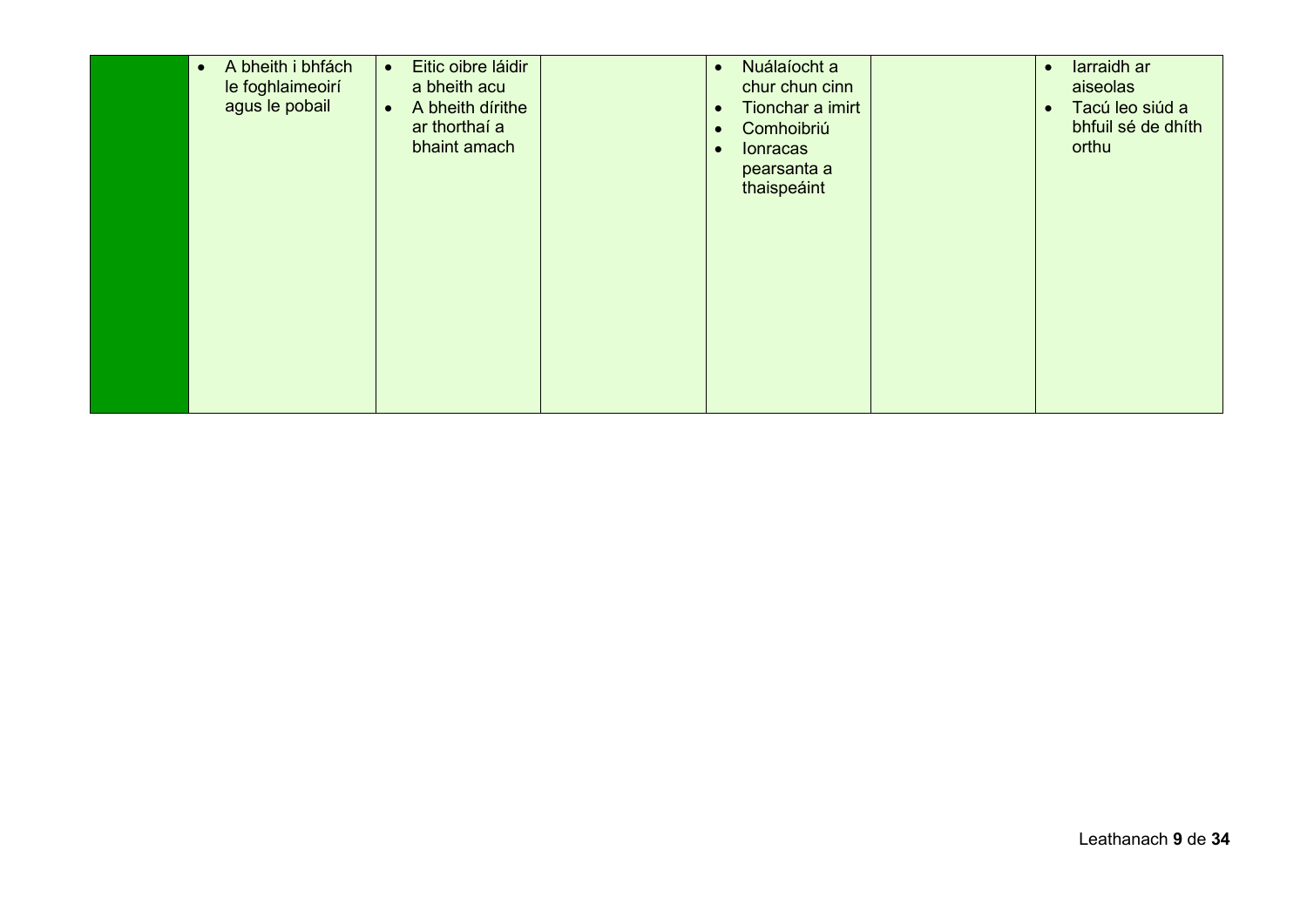#### <span id="page-9-0"></span>Monatóireacht ar an bPlean Seirbhíse

Forbraítear an Plean Seirbhíse seo chun tacú le cur chun feidhme Ráiteas Straitéise 2017 - 2021 BOO Chorcaí. Cé go leagtar amach sa Ráiteas Straitéise ár dtosaíochtaí agus ár naidhmeanna thar thréimhse 5 bliana, tá sé tábhachtach go bhfuil próiseas i bhfeidhm chun tacú lena seachadadh.

Agus a bhí an Plean Seirbhíse á fhorbairt, tugadh faoi phróiseas comhairliúcháin le Bainisteoirí Sinsearacha agus Príomhoidí ar fud gach réimse soláthair lena chinntiú go bhfuil na gníomhartha atá leagtha amach le seachadadh le linn timthriall an Phlean Seirbhíse oiriúnach do na tosaíochtaí agus na haidhmeanna foriomlána atá leagtha amach sa Ráiteas Straitéise Corparáidí.

Cinntíonn an próiseas comhairliúcháin freisin go mbeifear in ann na torthaí atá leagtha amach don bhliain 2021 a bhaint amach agus gur rudaí iad atá faoi chúram na mBainisteoirí Sinsearacha agus na bPríomhoidí ina réimsí soláthar seirbhíse faoi seach.

Chun tacú le seachadadh ar na torthaí a sainaithníodh, sainaithnítear Ceannairí Tionscadail agus Urraitheoirí i ngach réimse soláthair.

Sainmhínítear róil na gCeannairí Tionscadail agus na n-Urraitheoirí mar seo a leanas:

#### *Ceannaire Tionscadail:*

*Tá an Ceannaire freagrach as seachadadh an ghnímh a threorú trí oibriú leis an mBainistíocht le comhghleacaithe agus le comhghleacaithe eile de réir mar is cuí chun an toradh pleanáilte a sheachadadh.* 

#### *Urraitheoir:*

*Tacú leis an gCeannaire trí bhualadh leis go rialta lena chinntiú go bhfuil an dul chun cinn ar an mbóthar ceart agus chun cabhrú le saincheisteanna oscailte a réiteach. Ag cabhrú freisin lena chinntiú go mbaintear amach na buntáistí a bhfuil súil leo as an ngníomh a chur i gcrích.*

Chomh maith leis an méid thuas, tá na grúpaí seo a leanas i bhfeidhm freisin chun cúnamh agus / nó acmhainní a sholáthar nuair is gá chun a chinntiú go mbaintear torthaí amach;

- Grúpa Feidhmiúcháin
- Grúpa Bainistíochta Sinsearaí
- Grúpa Stiúrtha Breisoideachais agus Oiliúna
- Grúpa na bPríomhoidí
- Grúpa na Leas-Phríomhoidí
- Grúpa na gComhordaitheoirí Ógtheagmhála
- Grúpa Stiúrtha um Dhearbhú Cáilíochta
- Grúpa na Meánbhainistíochta

Tagann na grúpaí seo le chéile go rialta agus soláthraíonn siad tacaíocht tras-earnála / suímh do cheannairí agus urraitheoirí an tionscadail trína chinntiú go bhfuil próiseas cumarsáide iltoiseach i bhfeidhm chun tacú le seachadadh agus monatóireacht a dhéanamh air. Áirítear an tacaíocht seo freisin nuair is iomchuí grúpaí oibre tras-seirbhíse a bhunú nuair is gá gníomhaíochtaí áirithe a shainaithnítear lena seachadadh m.sh. grúpa oibre inlín, Straitéis maidir le Foghlaim le Cuidiú Teicneolaíochta.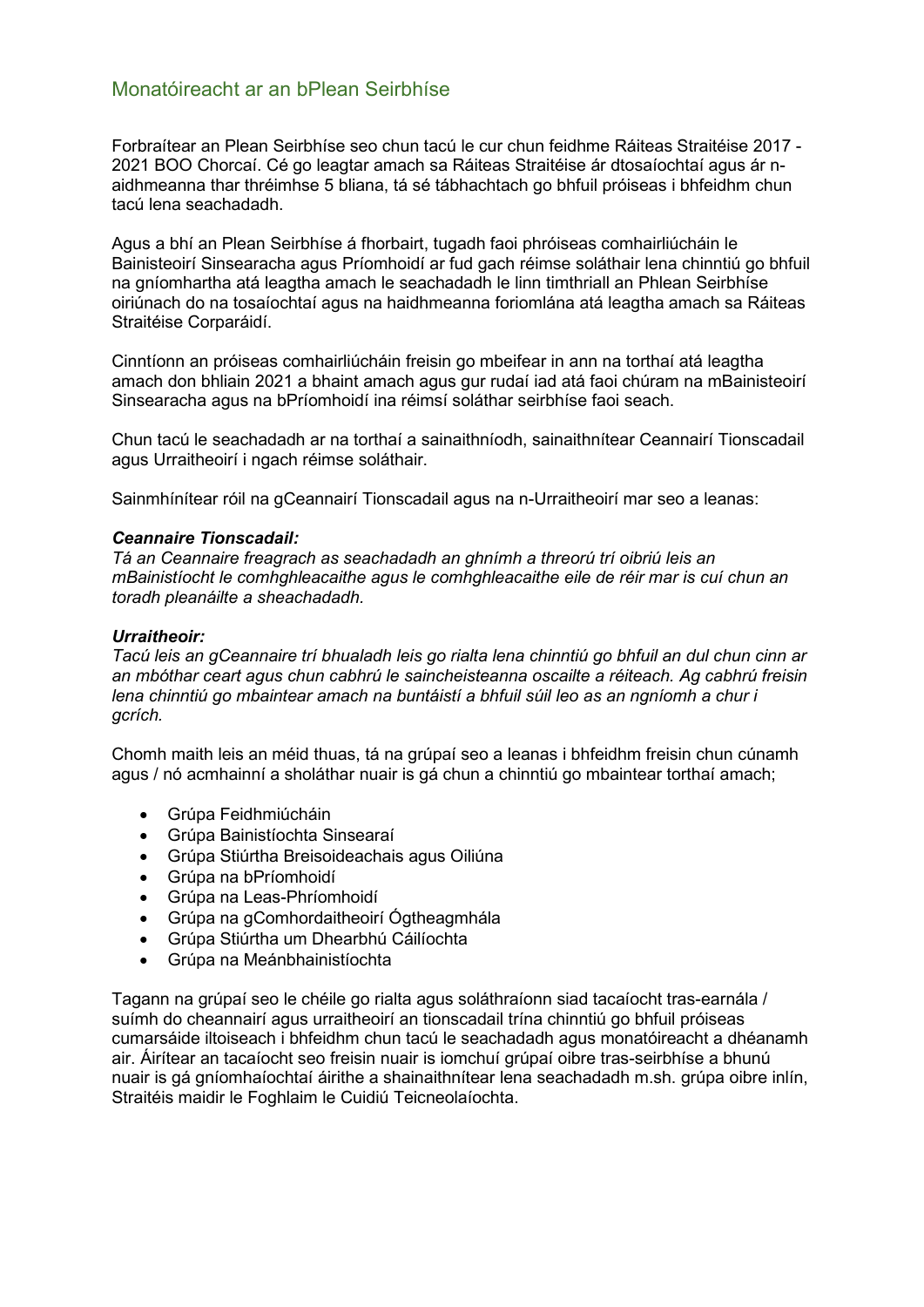## <span id="page-10-0"></span>Sreabhadh Oibre don Timthriall Pleanála



Tá sé tábhachtach go n-úsáidtear an próiseas thuas chun trédhearcacht agus soiléireacht cuspóra a chinntiú agus díriú chun a choinneáil ar oibriú go gníomhach chun an méid atá beartaithe againn a bhaint amach thar shaolré an Ráitis Straitéise.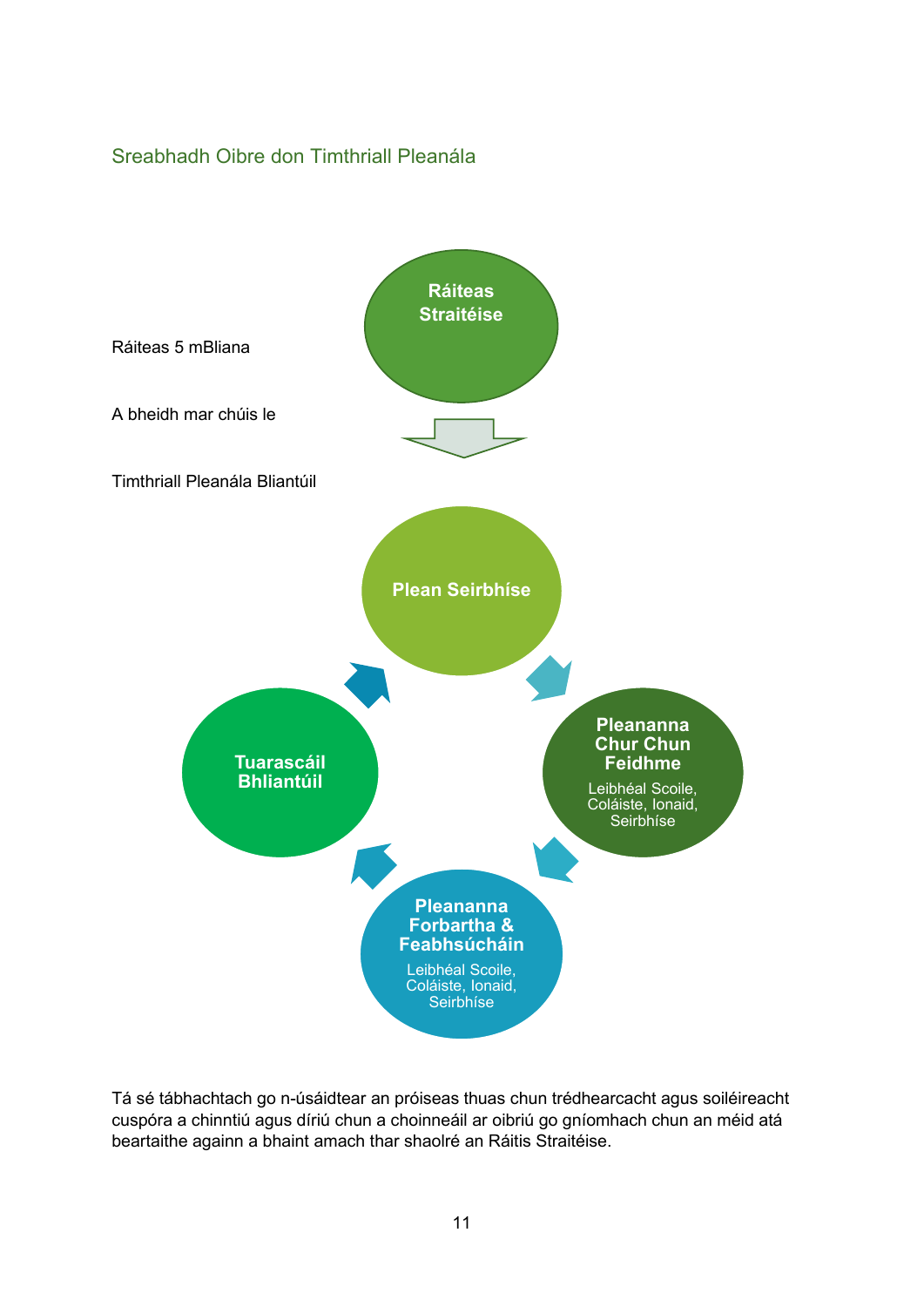# **5. Ráiteas Seirbhísí 2021**

Cuireann BOO Chorcaí gach gné de Spriocanna Ardleibhéil Forbartha Inbhuanaithe na Náisiún Aontaithe chun cinn agus leagann sé béim ar leith ar Sprioc 4, is é sin oideachas ardchaighdeáin a chur ar fáil agus foghlaim fad saoil do chách a chur chun cinn agus tabharfaidh BOO Chorcaí faoi roinnt tionscnamh, i gcomhar le hinstitiúidí oideachais agus údaráis áitiúla eile i gCorcaigh, chun próifíl na foghlama ar feadh an tsaoil a ardú agus feasacht a mhéadú ar Chorcaigh mar Chathair agus Contae Foghlama.

Cinnteoidh BOO Chorcaí, trína rannpháirtíocht leis an ROS, curaclam leathanbhunaithe a sholáthar chun a chinntiú go rachaidh ár gcuid mac léinn ar aghaidh ón mBunscoil agus ón Iarbhunscoil le hoideachas ardcháilíochta atá bunaithe ar luach na gcomhdheiseanna do gach leanbh.

Leanann BOO Chorcaí de bheith ag comhoibriú le SOLAS maidir le haidhmeanna straitéiseacha a fhorbairt chun Breisoideachas agus Oiliúint a fhorbairt mar fheithicil forbartha agus uasoiliúna. Déanfar é sin trí shainchúrsaí, cúrsaí oiliúna, printíseachtaí, oideachas litearthachta agus oideachas pobalbhunaithe a chur ar fáil trína mbeidh daoine d'aois nó cúlra ar bith ábalta dul ar aghaidh go dtí ardoideachas nó dul chun cinn a dhéanamh i saol na hoibre.

<span id="page-11-0"></span>Ina cháil mar chomhlacht reachtúil a bhfuil freagracht air as oideachas agus oiliúint ardchaighdeáin a chur chun cinn agus a sheachadadh i gCorcaigh, cinntíonn rannpháirtíocht ghníomhach ar bhoird éagsúla go leanann BOO Chorcaí ag cur agus ag fás go dearfach le forbairt Chorcaí mar Chathair agus Contae Foghlama le heacnamaíocht láidir agus todhchaí sochaíoch amach romhainn. Cuirtear leis sin mar gheall ar chomhoibriú gníomhach le go leor eintiteas cosúil le Institiúid Teicneolaíochta Chorcaí, Coláiste na hOllscoile, Corcaigh, Comhairle Contae Chorcaí, Cumann Chomhlachais Tráchtála Chorcaí, Boird Comhpháirtíochtaí, Coistí Forbartha Pobail Áitiúil, UNESCO, Fóram an ECFE maidir le Fostaíocht Áitiúil agus Forbairt Gheilleagrach.

Tá agus leanann BOO Chorcaí bheith chun tosaigh i dtionscnaimh shonracha COVID-19, go háitiúil agus go náisiúnta chun tacú lenár bhfoghlaimeoirí ina n-iarrachtaí oideachais agus oiliúna le béim ar thionscnaimh thrasghníomhaireachta a fhorbairt.

Faoi théarmaí an Chomhaontaithe Seachadta Feidhmíochta idir an Roinn Oideachais & Scileanna agus BOO Chorcaí, sainaithníodh na haidhmeanna agus na tosaíochtaí seo a leanas. Is iad seo a leanas na gníomhaíochtaí sonracha chun na tosaíochtaí seo a bhaint amach, mar aon leis na táscairí feidhmíochta agus na spriocanna gaolmhara atá le seachadadh;

| <b>Sprioc</b>    | Tosaíocht                                | <b>Gníomh</b>                                                                                                    | <b>Táscaire</b>  | <b>Sprioc</b> |
|------------------|------------------------------------------|------------------------------------------------------------------------------------------------------------------|------------------|---------------|
|                  |                                          |                                                                                                                  | Feidhmíochta     |               |
| <b>Rialachas</b> | Rátaí tinrimh ag cruinnithe an<br>bhoird | Ba cheart do bhoird aonair béim arís  <br>a chur ar an gceanglas maidir le<br>freastal ar gach cruinniú boird de | LAn Clár Tinrimh | Tinreamh 100% |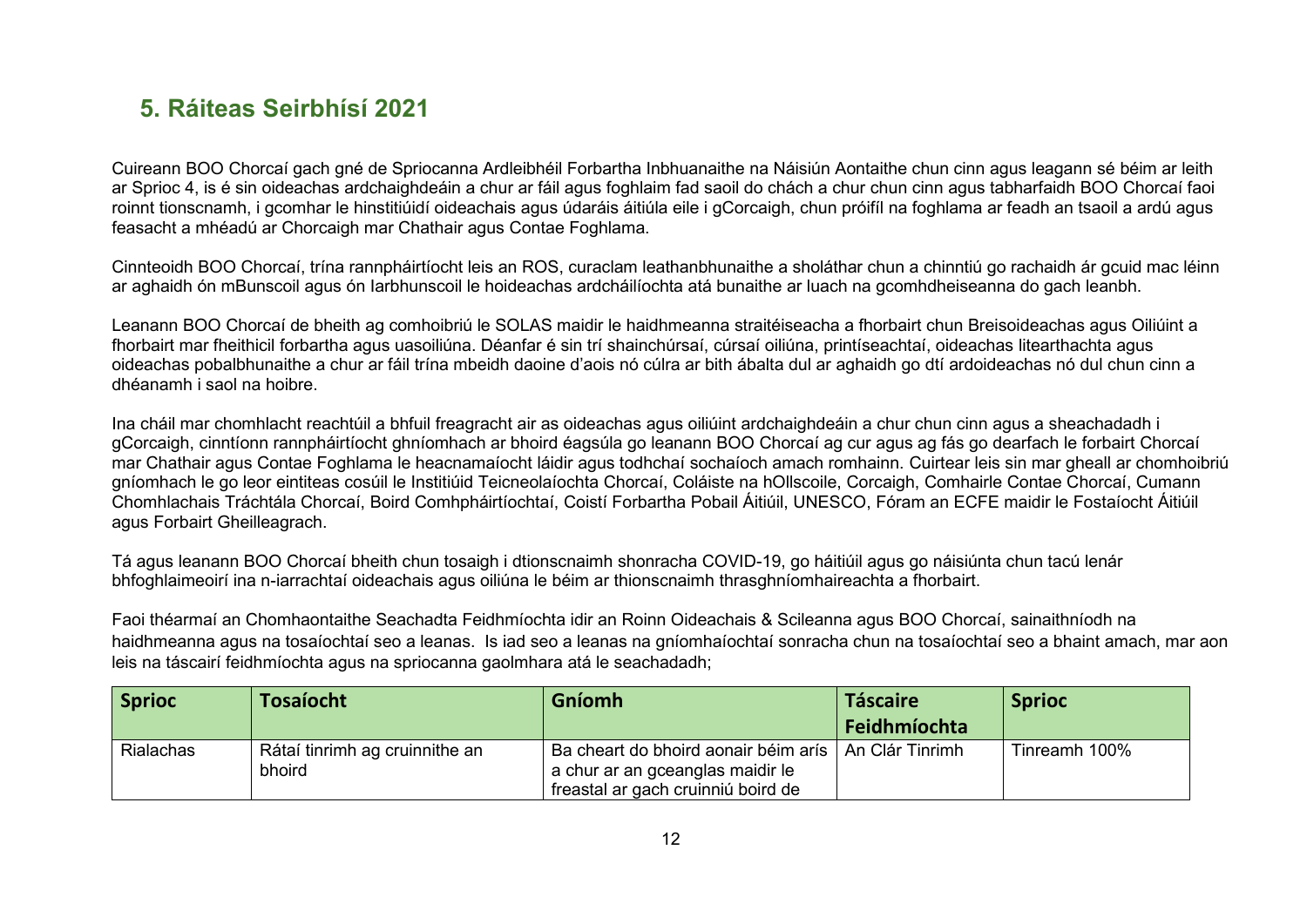|                                                                                                               | réir an Chóid Chleachtais um<br>Rialachas CETBanna.                                                                                                                                                                                                                               |                                                                                                                                                          |                                                                                                 |
|---------------------------------------------------------------------------------------------------------------|-----------------------------------------------------------------------------------------------------------------------------------------------------------------------------------------------------------------------------------------------------------------------------------|----------------------------------------------------------------------------------------------------------------------------------------------------------|-------------------------------------------------------------------------------------------------|
| Féinmheasúnuithe an Bhoird                                                                                    | Ba cheart do gach bord<br>féinmheasúnuithe a dhéanamh, ag<br>baint úsáide as an gceistneoir atá<br>sa Chód Cleachtais, chun réimsí a<br>aithint ina bhfuil gá le feabhsúcháin.                                                                                                    | Rinneadh<br>féinmheasúnuithe<br>le Taifid de<br>bhileoga<br>measúnaithe<br>comhlánaithe agus<br>mír díospóireachta<br><i>i</i> miontuairiscí na<br>gclár | Rinne an Bord<br>féinmheasúnuithe                                                               |
| Saineolais airgeadais ar choistí<br>iniúchta agus airgeadais                                                  | Ba cheart don bhord ceapacháin do<br>choistí iniúchta agus airgeadais a<br>dhéanamh i gcomhairle le<br>cathaoirligh na gcoistí. Ba cheart do<br>bhaill sheachtracha coistí na<br>scileanna agus an taithí iniúchta<br>agus airgeadais riachtanach a<br>thabhairt don ról.         | Coistí Airgeadais<br>agus Iniúchta ag<br>feidhmiú de réir an<br>chóid chleachtais                                                                        | Baill sheachtracha a<br>bhfuil na scileanna<br>agus an taithí<br>riachtanach acu                |
| Breithmheas ag an mBord ar an<br>obair a dhéanann an Coiste<br>Airgeadais agus an Coiste Iniúchta<br>& Riosca | Cinnteoidh cathaoirleach de gach<br>bord go gcuirfear tuarascálacha i<br>scríbhinn ar fáil do chomhaltaí an<br>bhoird ar an obair a dhéanann coistí<br>airgeadais agus iniúchta agus riosca<br>de réir mar a cheanglaítear faoin<br>gCód Cleachtais um Rialachas<br><b>BOOnna</b> | Tuarascáil curtha<br>isteach agus curtha<br>faoi bhráid an<br>Bhoird ag an<br>gCoiste Airgeadais<br>agus ag an gCoiste<br>Iniúchta & Riosca              | Rinneadh trácht air i<br>Miontuairiscí an<br><b>Bhoird</b>                                      |
| Féinmheasúnú ag an gCoiste<br>Airgeadais agus ag an gCoiste<br>Iniúchta & Riosca                              | Ba cheart do chathaoirligh an<br>choiste iniúchta agus riosca agus an<br>choiste airgeadais a chinntiú go<br>gcuirtear cleachtadh<br>féinmheasúnaithe i gcrích gach                                                                                                               | Rinneadh<br>féinmheasúnuithe<br>le Taifid de<br>bhileoga<br>measúnaithe                                                                                  | Rinne an Coiste<br>Airgeadais agus an<br>Coiste Iniúchta &<br><b>Riosca</b><br>féinmheasúnuithe |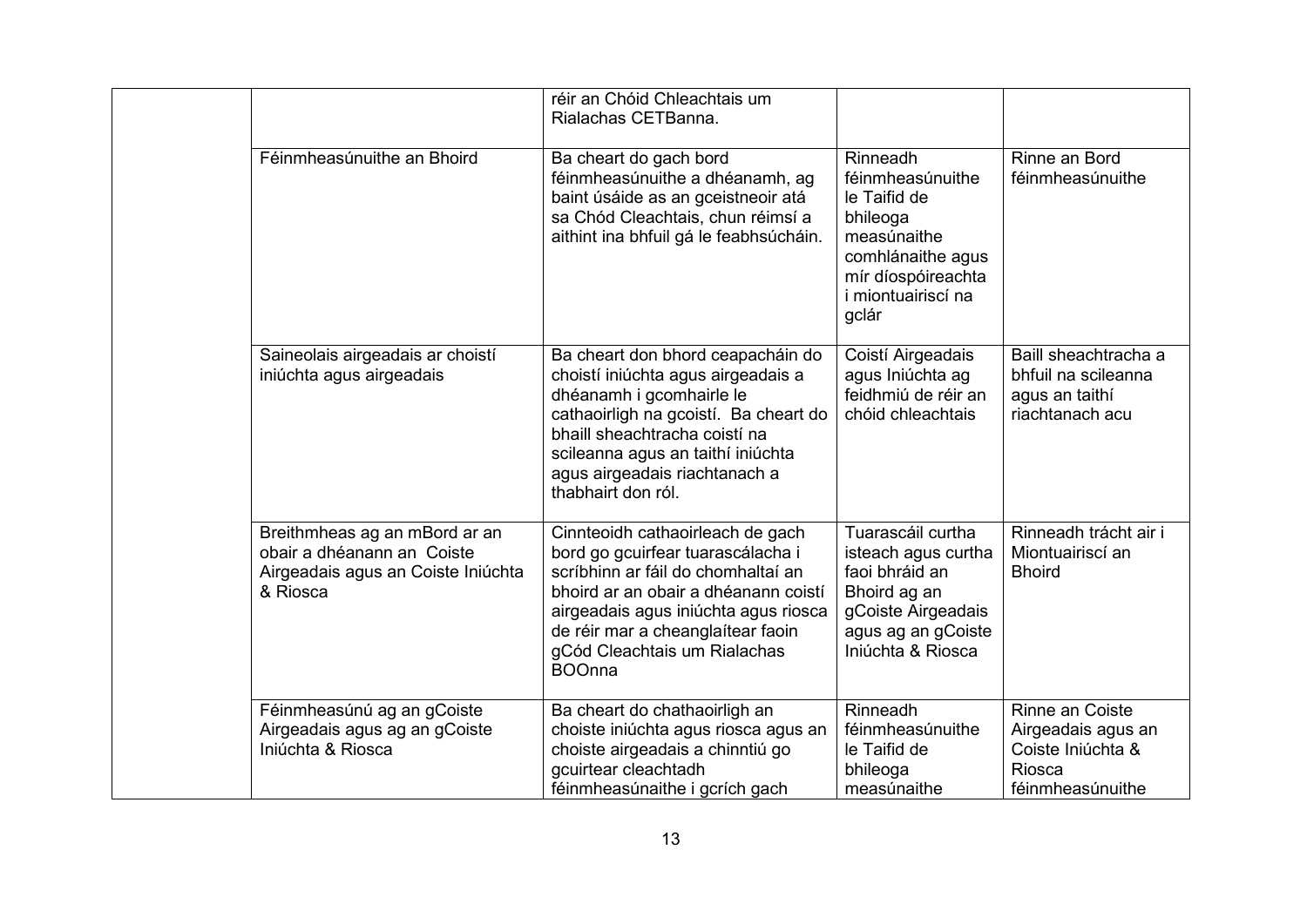|                                      | bliain mar a éilítear faoin gCód<br>Cleachtais um Rialachas BOOnna.                                                                                                                                                                                                                       | comhlánaithe agus<br>mír díospóireachta<br><i>i</i> miontuairiscí na<br>gCoistí                                                                                                                           |                                                                                     |
|--------------------------------------|-------------------------------------------------------------------------------------------------------------------------------------------------------------------------------------------------------------------------------------------------------------------------------------------|-----------------------------------------------------------------------------------------------------------------------------------------------------------------------------------------------------------|-------------------------------------------------------------------------------------|
| Spriocdhátaí tuairiscithe na Roinne  | Ba cheart cloí le spriocdhátaí<br>tuairiscithe atá leagtha síos ag an<br>Roinn.                                                                                                                                                                                                           | Tuarascálacha a<br>chur isteach de réir<br>mar a jarrann an<br>Roinn sna<br>spriocdhátaí<br>riachtanacha                                                                                                  | Tuarascálacha curtha<br>isteach de réir na<br>spriocdhátaí                          |
| Beartas um Bhainistiú Riosca         | Ba cheart do bhord gach BOO a<br>chinntiú go bhfuil próiseas<br>leanúnach ann atá deartha chun<br>rioscaí suntasacha a bhaineann le<br>torthaí eintitis a bhaint amach agus<br>aghaidh a thabhairt orthu. Ba cheart<br>don choiste iniúchta agus riosca<br>tacú leis an mbord sa ról seo. | <b>Beartas</b><br>Bainistíochta<br>Riosca i bhfeidhm<br>le Clár Riosca<br>gníomhach i<br>bhfeidhm le<br>hathbhreithnithe<br>ráithiúla. Tuairisciú<br>rialta don Choiste<br>Iniúchta agus<br><b>Riosca</b> | Miontuairiscí an<br>Choiste Iniúchta &<br>Riosca                                    |
| Rialuithe inmheánacha                | Ba cheart don Bhord de gach BOO<br>a chinntiú go bhfaighidh sé dearbhú<br>leordhóthanach go bhfuil rialuithe<br>sonraithe ag feidhmiú de réir mar a<br>bhí beartaithe.                                                                                                                    | Córas rialuithe<br>inmheánacha i<br>bhfeidhm chun an<br>bord a dhearbhú le<br>sreabhadh próisis<br>mar atá mínithe sa<br>Chód Cleachtais                                                                  | Athbhreithniú<br>críochnaithe de réir<br>spriocdhátaí reachtúla                     |
| Dea-chleachtas i soláthar a leanúint | Anailís ar chaiteachas 2020 agus<br>ullmhú MAPP le cur isteach do<br><b>BOOÉ</b>                                                                                                                                                                                                          | Réimsí a éilíonn<br>próisis soláthair ar<br>fud na                                                                                                                                                        | R1 Tuairisciú anailíse<br>caiteachais<br>R1 Plean pleanála<br>Soláthair a fhorbairt |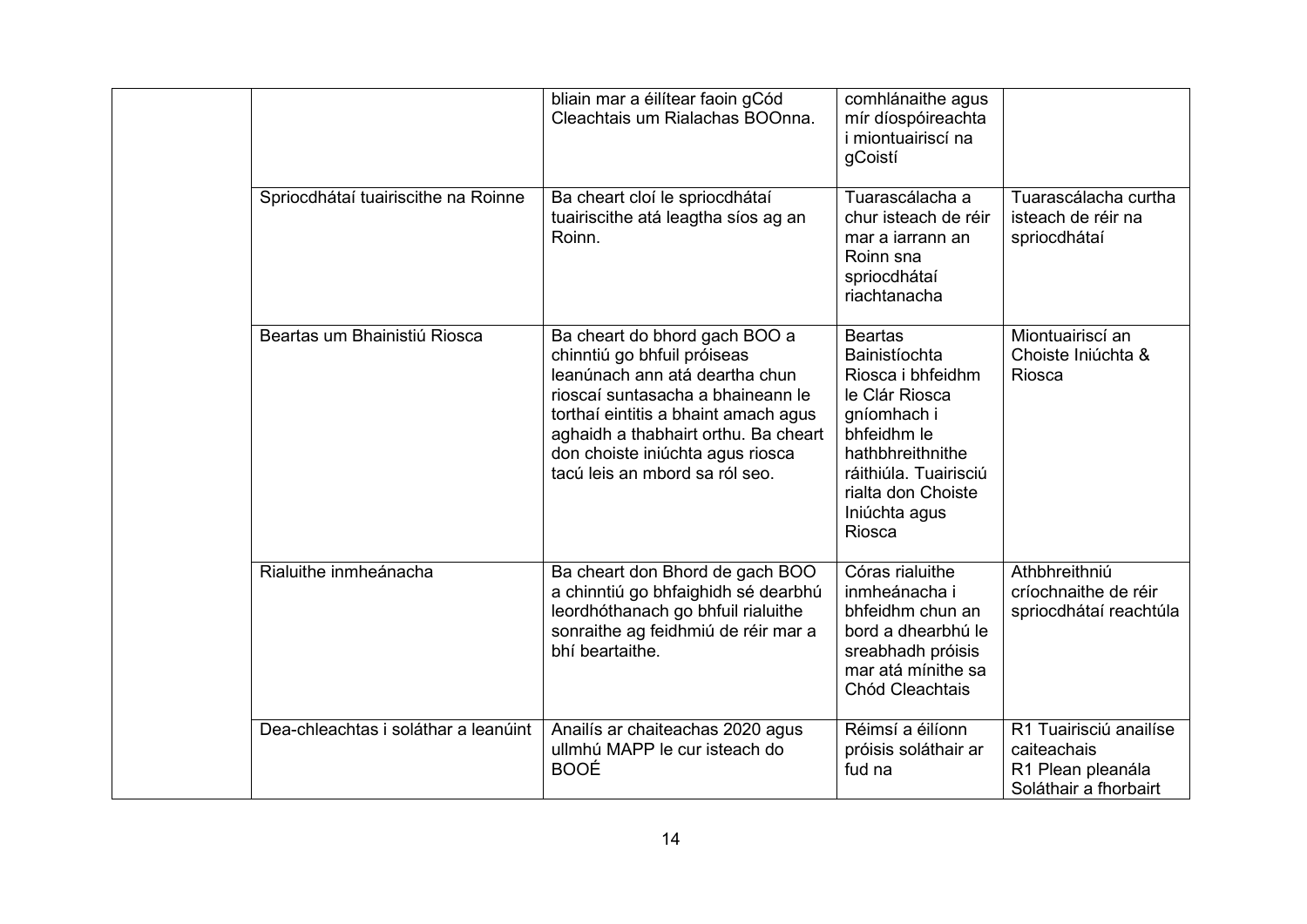|                     |                                                             | Plean Soláthair Corparáideach a<br>ullmhú do 2021<br>Tacú le cur chun feidhme<br>de na Nósanna Imeachta Soláthair<br>agus oiliúint agus tacaíocht<br>leanúnach a sholáthar de réir mar is<br>gá                                                                                                                                             | heagraíochta a<br>shainaithint.<br>Tugtar tosaíocht do<br>chur chuige<br>struchtúrtha i leith<br>soláthair.<br>Méadú a chur ar<br>chomhlíonadh<br>soláthair.<br>Coinnigh suas<br>chun dáta le<br>forbairtí i soláthar<br>poiblí                                                                    | Físeáin/áiseanna<br>Oiliúna a sholáthar R1<br>Úsáid MyCETB mar<br>phointe faisnéise<br>lárnach d'úsáideoirí.                                                                                                                                              |
|---------------------|-------------------------------------------------------------|---------------------------------------------------------------------------------------------------------------------------------------------------------------------------------------------------------------------------------------------------------------------------------------------------------------------------------------------|----------------------------------------------------------------------------------------------------------------------------------------------------------------------------------------------------------------------------------------------------------------------------------------------------|-----------------------------------------------------------------------------------------------------------------------------------------------------------------------------------------------------------------------------------------------------------|
| Tacaíocht<br>Foirne | <b>Forbairt Foirne</b>                                      | Ba cheart don<br>Phríomhfheidhmeannach a chinntiú;<br>Go gceaptar ball foirne mar<br>$\bullet$<br>bhainisteoir oiliúna<br>Go ndéantar anailís ar<br>riachtanais oiliúna i<br>mbainistíocht airgeadais ar<br>bhonn bliantúil<br>Go bhforbraítear agus go<br>$\bullet$<br>gcuirtear i bhfeidhm clár<br>oiliúna ar bhainistíocht<br>airgeadais | Cuirfear tús le<br>hathbhreithniú ar<br>Fhoghlaim agus<br>Forbairt<br>Eagrúcháin lena<br>chinntiú go bhfuil<br>struchtúir agus<br>socruithe iomchuí i<br>bhfeidhm chun<br>freastal ar anailís<br>ar riachtanais<br>oiliúna agus go<br>ndéantar cláir chuí<br>a fhorbairt agus a<br>chur i bhfeidhm | Athbhreithniú ar an<br>mBeartas Foghlama<br>agus Forbartha curtha<br>i gcrích ag ionchorprú<br>anailíse ar riachtanais<br>foghlama chun réimsí<br>a shainaithint le<br>haghaidh clár oiliúna<br>spriocdhírithe a<br>sholáthar a thosóidh<br>le hAirgeadas |
| Cosaint Leanaí      | Eispéireas na nDaltaí / an<br>Fhoghlaimeora a Bharrfheabhsú | A chinntiú go bhfuil na<br>$\bullet$<br>bearta cosanta leanaí<br>riachtanacha go léir i<br>bhfeidhm de réir na Nósanna<br>Imeachta um Chosaint<br>Leanaí do Bhunscoileanna                                                                                                                                                                  | Tuairiscíonn<br>Cosaint Leanaí<br>tuarascáil<br>chaighdeánach ar<br>gach BB                                                                                                                                                                                                                        | Comhlíonadh iomlán<br>coinnithe                                                                                                                                                                                                                           |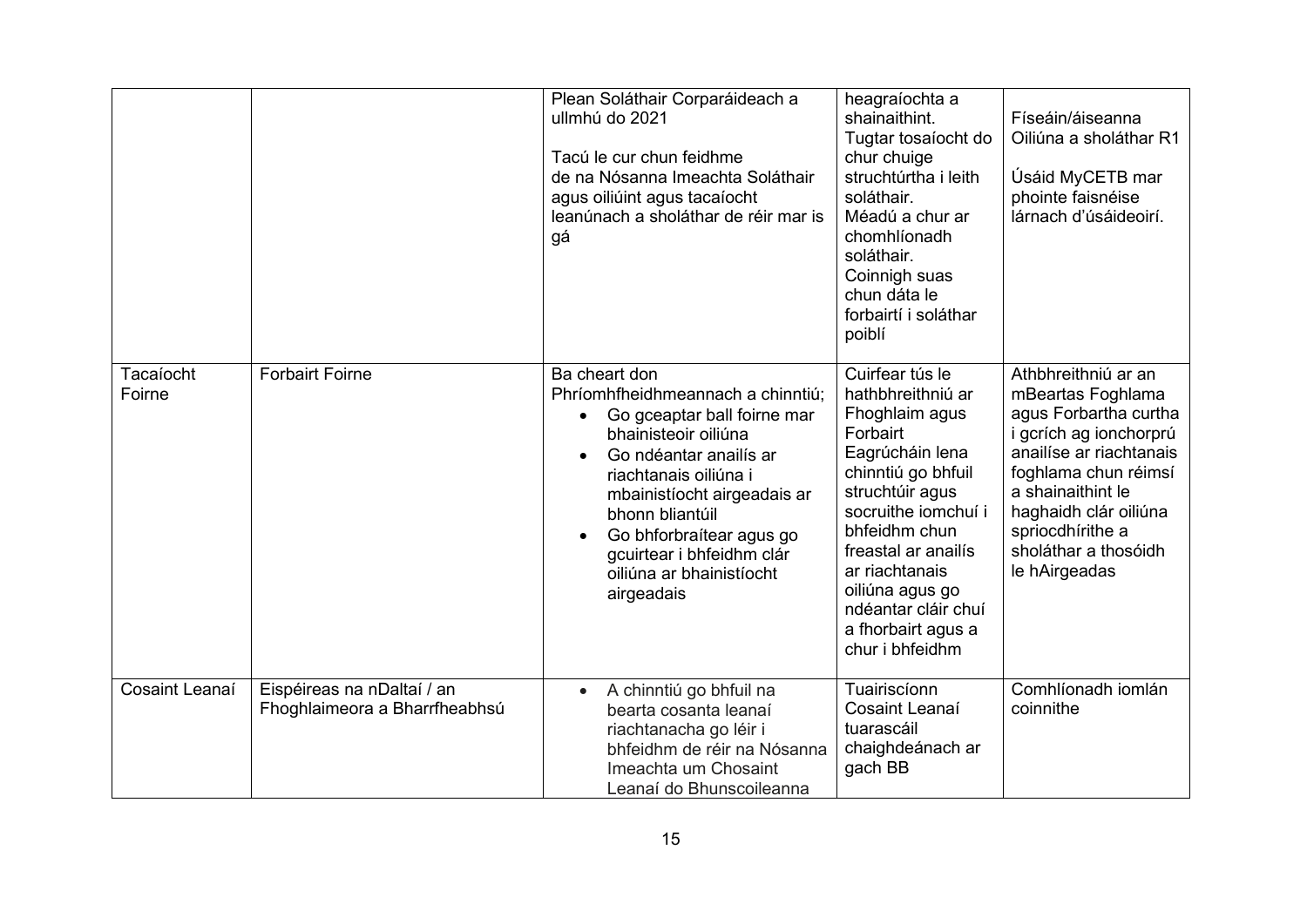|                         |                | agus Iar-Bhunscoileanna<br>2017<br>• A chinntiú go gcomhlíontar<br>go hiomlán leis na Nósanna<br>Imeachta um Chosaint<br>Leanaí do Bhunscoileanna<br>agus Iar-Bhunscoileanna<br>2017 |  |
|-------------------------|----------------|--------------------------------------------------------------------------------------------------------------------------------------------------------------------------------------|--|
| Seachadadh<br>Seirbhíse | Cláir Chosanta | Cuidiú leis an ROS, de réir mar is<br>gá, freastal ar na riachtanais a<br>éiríonn as Clár Cosanta Dídeanaithe<br>na hÉireann agus soláthar<br>d'iarratasóirí cosanta idirnáisiúnta   |  |

Le linn 2021 cuirfear tús le nó seachadfar na tosaíochtaí straitéiseacha seo a leanas do BOO Chorcaí chun a chinntiú go gcuirfear an Ráiteas Straitéise foriomlán chun cinn.

| <b>Sprioc</b>                            | <b>Tosaíocht</b>                                                                                             | Gníomh                                                                                                                                                                                                                                                                                                          | <b>Táscaire</b><br>Feidhmíochta                                          | <b>Sprioc</b>                           |
|------------------------------------------|--------------------------------------------------------------------------------------------------------------|-----------------------------------------------------------------------------------------------------------------------------------------------------------------------------------------------------------------------------------------------------------------------------------------------------------------|--------------------------------------------------------------------------|-----------------------------------------|
| Comhionanna<br>s agus Cearta<br>an Duine | Dualgas na hearnála poiblí BOO Chorcaí<br>maidir le Comhionannas agus Cearta an<br>Duine a chur chun feidhme | Ba cheart Dréacht-<br>Ráiteas Luacha<br>Comhionannais<br>agus Cearta an<br>Duine BOO<br>Chorcaí a phoibliú<br>agus a chur chun<br>feidhme laistigh<br>den eagraíocht<br>níos leithne<br>Cuirfear tús le<br>hobair maidir le<br>measúnú agus<br>tosaíocht a<br>thabhairt do<br>shaincheisteanna<br>comhionannais | Measúnú ar an<br>tSaincheist um Chearta<br>an Duine agus<br>Comhionannas | Doiciméad<br>críochnaithe i<br>bhfeidhm |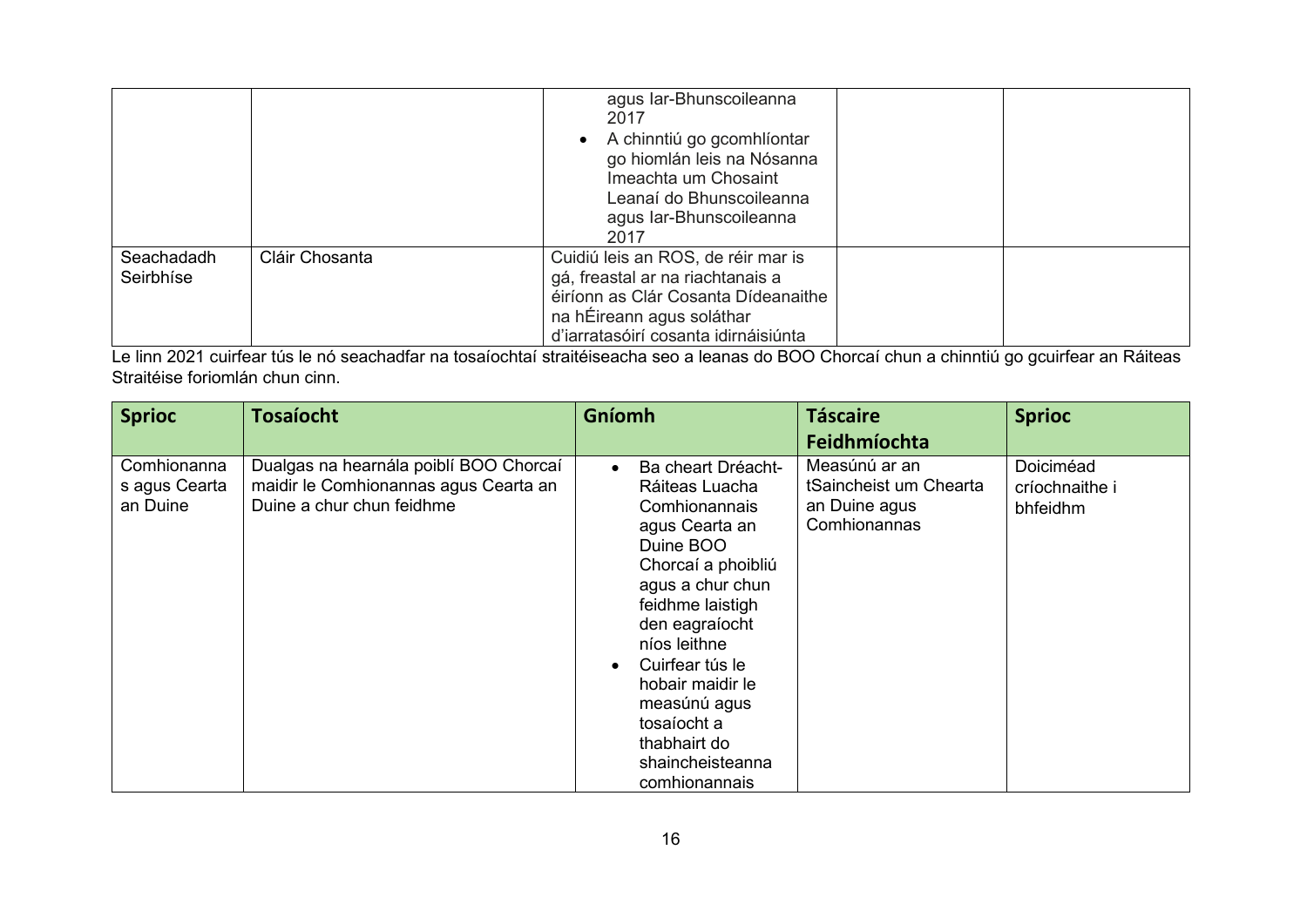|                                                    |                                                                                                                                                                                                                                                                                         | agus cearta<br>daonna a bhíonn<br>ag úsáideoirí<br>seirbhíse agus ag<br>an bhfoireann.                                                                                                                                                                                                                                    |                                                                                                                                                                                                                                                                                            |                                                                                                                                                                         |
|----------------------------------------------------|-----------------------------------------------------------------------------------------------------------------------------------------------------------------------------------------------------------------------------------------------------------------------------------------|---------------------------------------------------------------------------------------------------------------------------------------------------------------------------------------------------------------------------------------------------------------------------------------------------------------------------|--------------------------------------------------------------------------------------------------------------------------------------------------------------------------------------------------------------------------------------------------------------------------------------------|-------------------------------------------------------------------------------------------------------------------------------------------------------------------------|
| Seirbhísí<br>Párolla<br>Comhroinnte<br><b>SCGO</b> | locaíochtaí idirthréimhseacha<br>$\bullet$<br>foghlaimeora ó BOOC go SCGO<br>a ullmhú agus a chur chun<br>feidhme                                                                                                                                                                       | Oibriú le SCGO ar<br>dhearadh córais agus                                                                                                                                                                                                                                                                                 | Aistriú rathúil<br>d'fhoghlaimeoirí chéim 2<br>go SCGO.                                                                                                                                                                                                                                    | Aistrigh foghlaimeoirí<br>SDOG agus<br>Ógtheagmhála de réir<br>tréimhse cur chun<br>feidhme R2 an<br>SCGO.                                                              |
|                                                    | Chun ullmhú le haghaidh aistriú<br>párolla na bhfostaithe ó BOOC go<br>réiteach seirbhíse Párolla<br>Comhroinnte ESBS agus a<br>chinntiú go mbaintear amach<br>gach tasc roimh chur chun<br>feidhme a shainaithnítear go<br>hinmheánach agus trí SUG<br>SCGO (Seicliosta Ullmhacht Gnó) | FBManna<br><b>Ceannaire Aistrithe</b><br>agus Foireann<br>Tionscadail le<br>comhaontú<br>Réimsí a<br>$\bullet$<br>shainaithint inar<br>féidir athruithe a<br>chur chun feidhme<br>mar ullmhúchán<br>don aistriú go<br>réiteach párolla<br>comhroinnte<br>Rolladh amach<br>córas PTT DCS<br>chuig na hionaid<br>atá fágtha | Acmhainní<br>lárnacha i<br>bhfeidhm agus<br>folúntais<br>iarmhartacha<br>aitheanta agus<br>líonta.<br>Athruithe curtha i<br>bhfeidhm a<br>chinnteoidh<br>ullmhacht don<br>uasghrádú<br>Aistríodh na<br>$\bullet$<br>hionaid go léir a<br>bhí fágtha (6) go<br>bileoga ama<br>leictreonacha | Gach earra réamh-<br>chur chun feidhme a<br>shainaithnítear mar<br>riachtanach ar<br>sheicliosta<br>ullmhachta Gnó<br>SCGO i bhfeidhm faoi<br>dheireadh R3 / R4<br>2021 |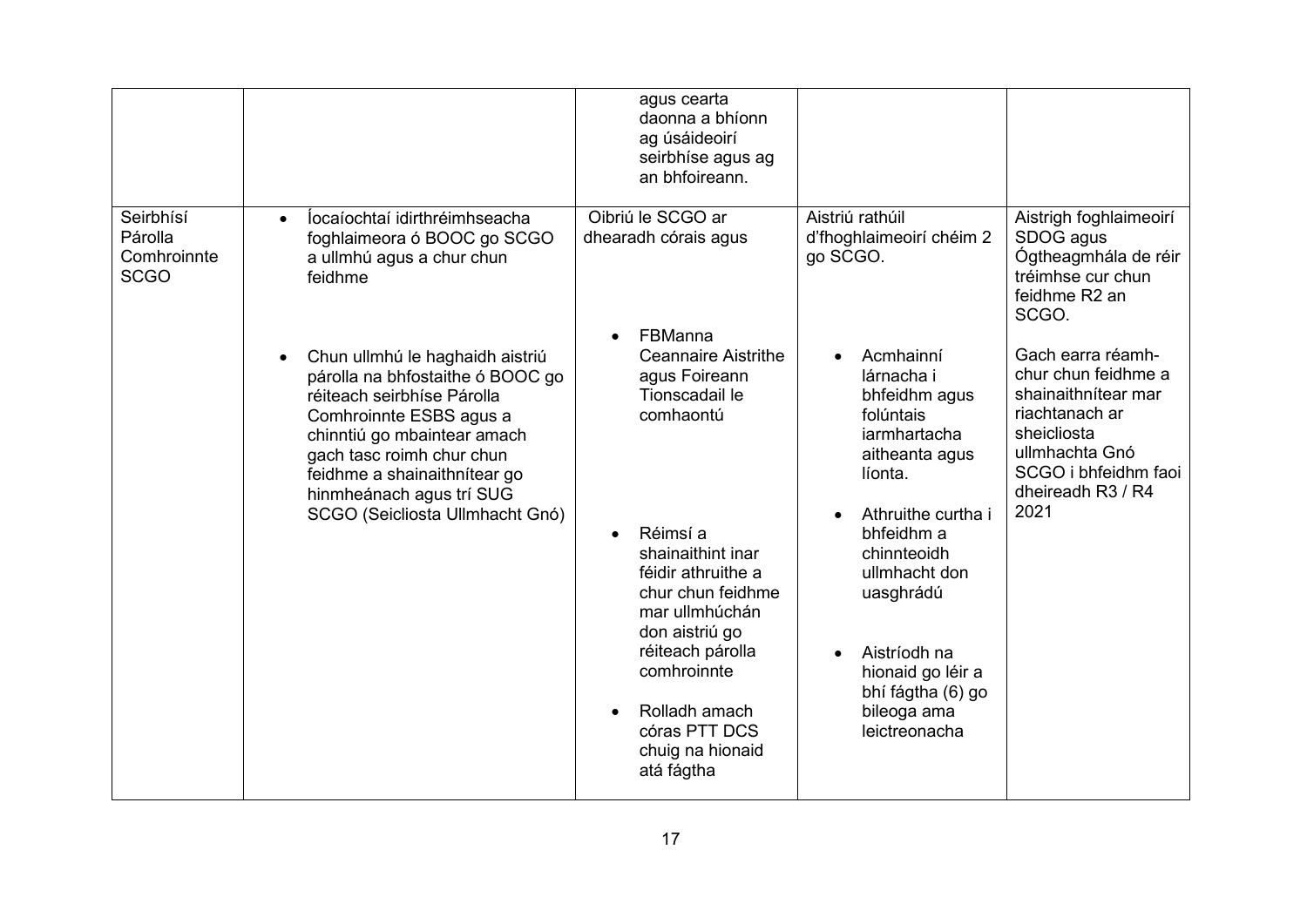|                     | Réiteach seirbhíse roinnte<br>$\bullet$<br><b>ERecruitment a fhorbairt lena</b><br>chur i bhfeidhm ar fud na<br>BOOnna go léir                                        | Acmhainn FBManna a<br>sholáthar chun oibriú le<br>SCGO chun réiteach don<br>mhodúl ERecruit ar<br>CoreHR a chomhaontú | Fréamhshamhail<br>réiteach ERecruitment a<br>chomhaontú lena chur i<br>bhfeidhm mar chuid den<br>phlean Seirbhísí<br>Comhroinnte                                                                                                                                                                                                                                                                                                                                              | Deireadh R3 2021                                                                                                          |
|---------------------|-----------------------------------------------------------------------------------------------------------------------------------------------------------------------|-----------------------------------------------------------------------------------------------------------------------|-------------------------------------------------------------------------------------------------------------------------------------------------------------------------------------------------------------------------------------------------------------------------------------------------------------------------------------------------------------------------------------------------------------------------------------------------------------------------------|---------------------------------------------------------------------------------------------------------------------------|
| Bonneagar<br>Tógála | Leanúint de thacaíocht agus tionchar a<br>imirt ar infheistíocht Chaipitil na Roinne i<br>Scoileanna i mbonneagar Eastáit na<br>hearnála Breisoideachais agus Oiliúna | Bainistíocht agus riarachán<br>Tionscadal reatha agus<br>amach anseo de réir<br>threoirlínte Teicniúla.               | Oibreacha Críochnaithe<br>ag<br>Campas<br>$\bullet$<br><b>Oideachais</b><br>Charraig Uí<br>Leighin<br>Foirgneamh<br>$\bullet$<br>Choláiste Davis<br>Mala críochnaithe<br>Oibreacha<br>$\bullet$<br>seachtracha<br>Choláiste Davis<br>Coláiste Pobail<br>Cholmáin,<br>Mainistir na<br>Corann<br>Cóiríocht<br>$\bullet$<br>shealadach<br>Coláiste Bhrógáin<br>Naofa, Droichead<br>na Bandan<br>Coláiste Pobail<br>$\bullet$<br>Charraig<br>Thuathail<br>Cóiríocht<br>shealadach | Meán Fómhair 2021<br>Aibreán 2021<br>R3 Aibreán 2021.<br>Meán Fómhair 2021<br>Meitheamh 2021<br>Márta 2021<br>Lúnasa 2021 |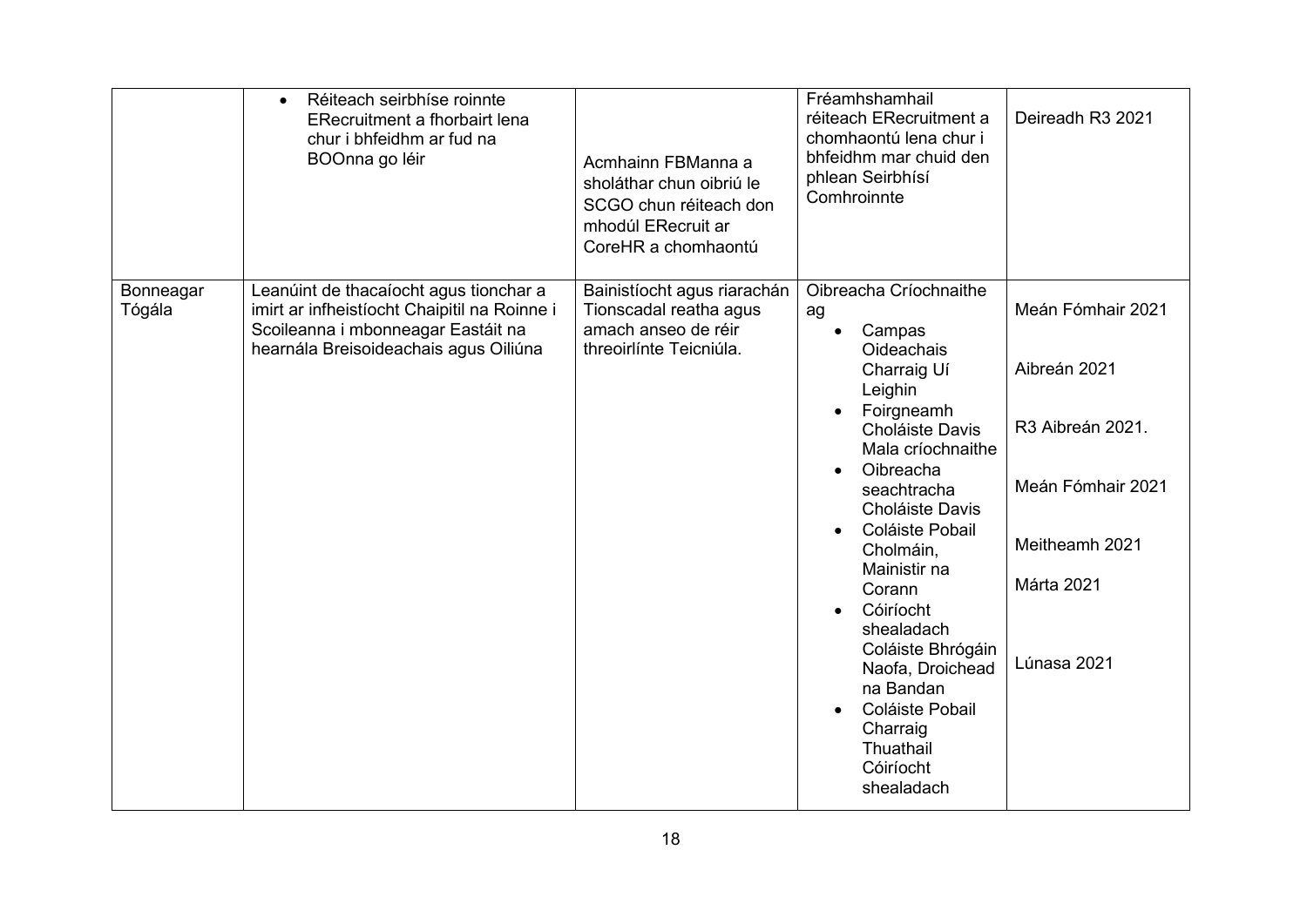|                         |                                                                           |                                                                                                                                                                                                                                                                                           | Coláiste Áth an<br>$\bullet$<br>Chóiste Cóiríocht<br>shealadach<br>Scoil Chlíodhna,<br>Carraig Thuathail<br>Dul Chun Cinn a<br>dhéanamh ar Dhearadh<br>agus Soláthar le<br>haghaidh<br>Colaiste Mhuire,<br>$\bullet$<br>Cill na Mallach<br>Coláiste Áth an<br>$\bullet$<br>Chóiste<br>Droichead na<br>$\bullet$<br>Bandan<br>Coláiste Choilm<br>Scoileanna<br>neamh-BOO arna<br>iarraidh sin ag<br>ROS. |                                                                                                                                                                            |
|-------------------------|---------------------------------------------------------------------------|-------------------------------------------------------------------------------------------------------------------------------------------------------------------------------------------------------------------------------------------------------------------------------------------|---------------------------------------------------------------------------------------------------------------------------------------------------------------------------------------------------------------------------------------------------------------------------------------------------------------------------------------------------------------------------------------------------------|----------------------------------------------------------------------------------------------------------------------------------------------------------------------------|
| Bainistíocht<br>Mhaoine | Bainistíocht ar gach maoin agus<br>$\bullet$<br>léas de chuid BOO Chorcaí | Ba cheart go mbeadh<br>córais leordhóthanacha i<br>bhfeidhm chun an<br>fhaisnéis uile a<br>theastaíonn le haghaidh<br>réadmhaoine agus<br>léasanna a bhainistiú<br>Ba cheart ardán<br>$\bullet$<br>nua um Chlár<br>Maoine a thabhairt<br>chun críche agus a<br>chur i bhfeidhm in<br>2021 | Clár Maoine                                                                                                                                                                                                                                                                                                                                                                                             | Athbhreithniú<br>a<br>dhéanamh<br>ar<br>áitribh ar léas a<br>bhfuil an daonra<br>céanna acu, a<br>chuirfear i gcrích<br>bunaithe ar an<br>bhfaisnéis reatha<br>atá ar fáil |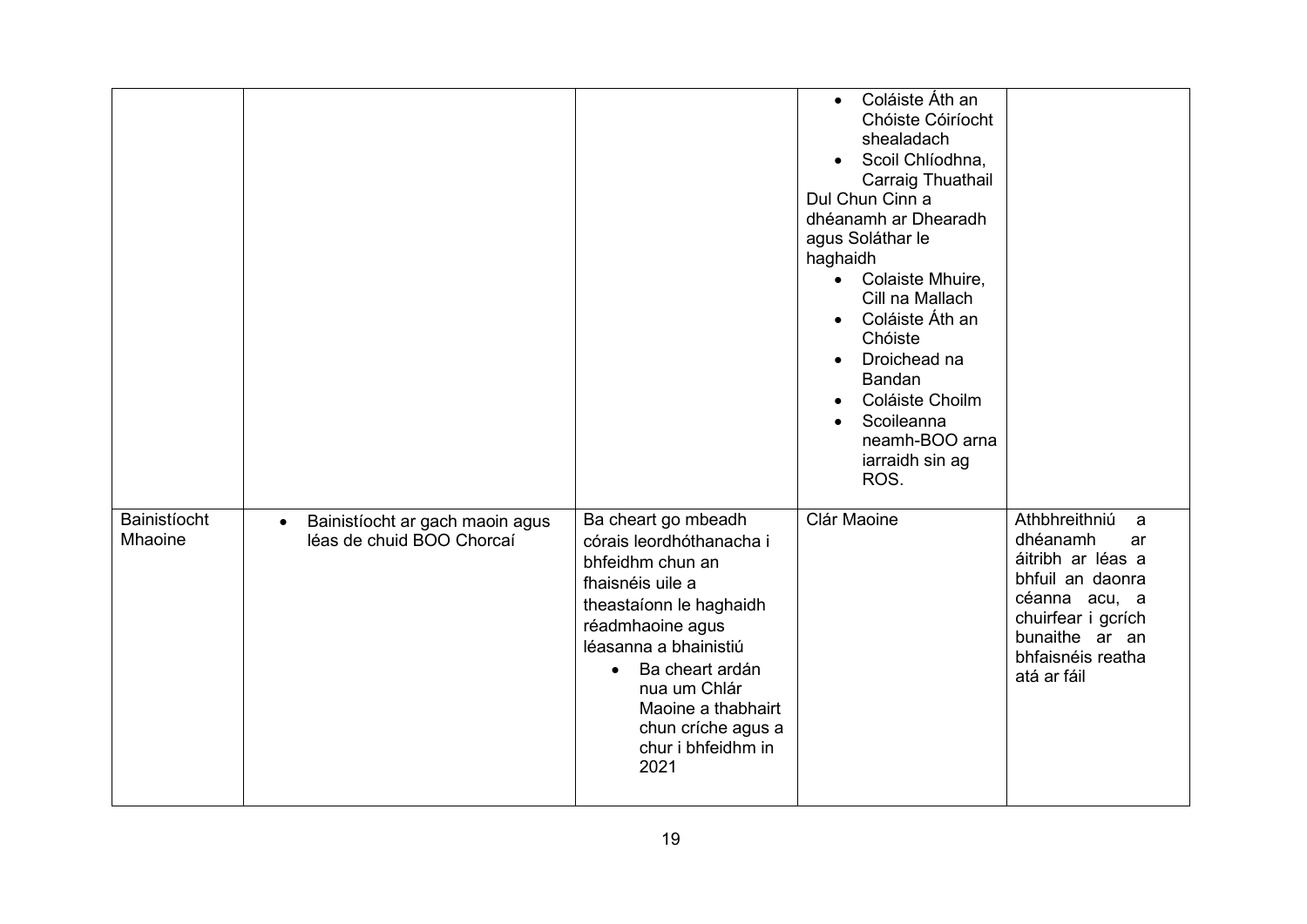|                                        | Tabhair faoi athbhreithniú agus<br>anailís mhionsonraithe ar stoc<br>tógála Breisoideachais agus<br>Oiliúna agus plean infheistíochta /<br>dífheistíochta straitéiseach a<br>fhorbairt | Cuirfear tús leis an obair<br>chun an fhaisnéis uile a<br>theastaíonn a fháil maidir<br>le maoin agus léasanna<br><b>BOO Chorcaí</b><br>Tugadh faoi Thuarascáil ar<br>Fhoirgnimh do gach<br>foirgneamh<br>Bhreisoideachais agus<br>Oiliúna, agus chuir siad tús<br>le Tuarascálacha Reachta<br>don ghrúpa tosaigh<br>d'fhoirgnimh<br>Bhreisoideachais agus<br>Oiliúna |                                                                                                                            | Tuarascálacha<br>foirgnimh<br>críochnaithe do gach<br>foirgneamh<br>Breisoideachais agus<br>Oiliúna faoi dheireadh<br>R <sub>2</sub><br>Tuarascálacha<br>Reachta le haghaidh<br>25% d'fhoirgnimh<br><b>Bhreisoideachais</b><br>agus Oiliúna ar a<br>laghad faoi dheireadh<br>Ráithe 4 |
|----------------------------------------|----------------------------------------------------------------------------------------------------------------------------------------------------------------------------------------|-----------------------------------------------------------------------------------------------------------------------------------------------------------------------------------------------------------------------------------------------------------------------------------------------------------------------------------------------------------------------|----------------------------------------------------------------------------------------------------------------------------|---------------------------------------------------------------------------------------------------------------------------------------------------------------------------------------------------------------------------------------------------------------------------------------|
| Réiteach<br>Bainistíochta<br>Doiciméad | Sonraíocht a chomhaontú maidir le<br>réiteach bainistíochta doiciméad chun<br>freastal ar riachtanais na heagraíochta                                                                  | Príomhriachtanais réiteach<br>bainistíochta doiciméad<br>don eagraíocht a aithint<br>agus a chomhaontú                                                                                                                                                                                                                                                                | Sonraíocht a<br>chomhaontú maidir le<br>réiteach bainistíochta<br>doiciméad chun an<br>próiseas soláthair a<br>thionscnamh | Doiciméad<br>sonraíochta<br>comhaontaithe faoi<br>dheireadh R3 2021                                                                                                                                                                                                                   |
| <b>TFC</b>                             | Plean Forbartha TFC                                                                                                                                                                    | Plean Forbartha TFC a<br>fhorbairt chun tacú le<br>Ráiteas Straitéise BOOC<br>2022-2026 a sheachadadh                                                                                                                                                                                                                                                                 | Rannpháirtithe<br>leasmhara a bheith<br>rannpháirteach sa<br>phróiseas                                                     | Doiciméad<br>críochnaithe faoi R3                                                                                                                                                                                                                                                     |
| Tacaíocht<br>Foirne                    | Earcú agus Coinneáil Foirne                                                                                                                                                            | Rannpháirtíocht leanúnach<br>le páirtithe leasmhara ar<br>leibhéal náisiúnta chun                                                                                                                                                                                                                                                                                     | A chinntiú gur féidir gach<br>folúntas a fhógairt ar<br>raon ardáin -                                                      | Comhaontú maidir le<br>feabhsúcháin ar<br>phróisis/córais atá                                                                                                                                                                                                                         |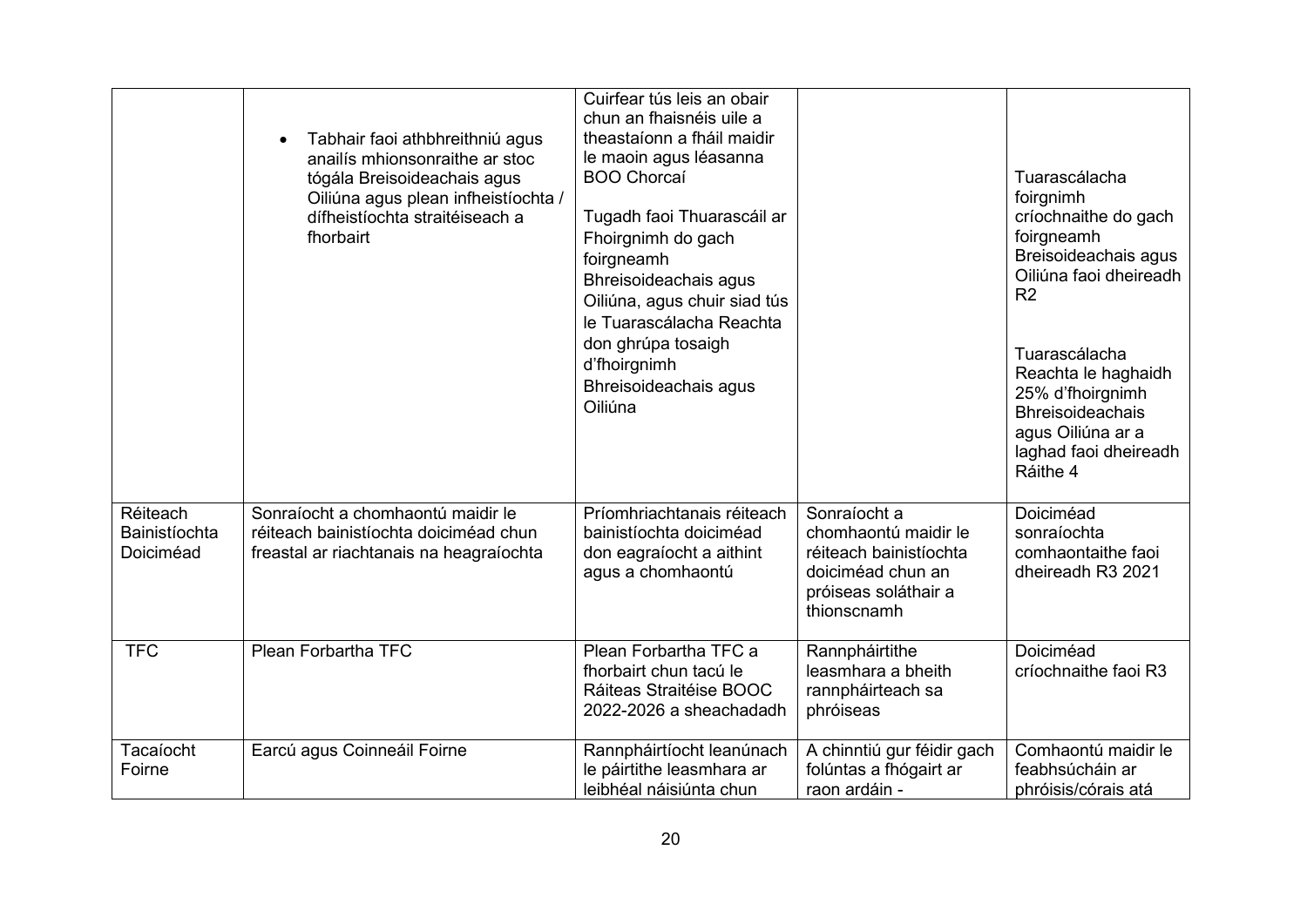|                                                                            |                                                                                                                                                   | tionchar ganntanas<br>scileanna ar fud<br>príomhphoist a íoslaghdú,<br>lena n-áirítear poist<br>teagaisc.                                                                                           | rannpháirtíocht<br>leanúnach trí SCGO<br>agus Soláthar Múinteoirí<br>ROS lena chinntiú go<br>nglactar le cur chuige<br>comhordaithe a<br>fhreastalaíonn ar<br>riachtanais na<br>heagraíochta                                                                  | ann cheana chun a<br>chinntiú gur féidir<br>folúntais an BOO a<br>roinnt ar ardáin eile<br>m.sh. poist<br>Oideachais srl -<br>sprioc R3 2021 |
|----------------------------------------------------------------------------|---------------------------------------------------------------------------------------------------------------------------------------------------|-----------------------------------------------------------------------------------------------------------------------------------------------------------------------------------------------------|---------------------------------------------------------------------------------------------------------------------------------------------------------------------------------------------------------------------------------------------------------------|----------------------------------------------------------------------------------------------------------------------------------------------|
|                                                                            | Folláine                                                                                                                                          | Leanúint le tionscnaimh<br>folláine a chur chun cinn<br>agus tacú leo ar bhonn<br>eagraíochta agus<br>scoile/ionaid aonair                                                                          | Gach suíomh chun<br>tionscnaimh a chur chun<br>cinn laistigh de na<br>hacmhainní atá ar fáil<br>Tionscnamh amháin ar a<br>laghad ar fud na<br>heagraíochta a aithint<br>agus a chur chun cinn<br>chun folláine foirne a<br>chur chun cinn i rith na<br>bliana | Leanúnach i rith 2021<br>de réir na n-<br>acmhainní atá ar fáil                                                                              |
| Eispéireas na<br>nDaltaí agus<br>an<br>Fhoghlaimeora<br>a<br>Bharrfheabhsú | Córais Dearbhaithe Cáilíochta a fhorbairt,<br>a fheabhsú agus a chur chun feidhme                                                                 | Leanfaidh BOO Chorcaí ag<br>cinntiú cuir chuige láidre<br>dearbhaithe Cáilíochta<br>trína rannpháirtíocht sa<br>QQI san Athbhreithniú<br>Reachtúil ar nósanna<br>imeachta Dearbhaithe<br>Cáilíochta | Tuarascáil<br>Féinmheastóireachta<br>agus Tuarascáil<br>athbhreithnithe shásúil ar<br>an bPainéal Seachtrach<br>críochnaithe                                                                                                                                  | Críochnaithe agus<br>foilsithe faoi<br>dheireadh Ráithe 4<br>2021                                                                            |
|                                                                            | Seirbhísí comhairleoireachta agus<br>tacaíochta treorach iomchuí a sholáthar<br>d'fhoghlaimeoirí ar fud seirbhísí<br>Breisoideachais agus Oiliúna | Seirbhís<br>Chomhairleoireachta<br>foghlaimeoirí a sholáthar.<br>Síceolaí Oideachais a<br>fhostú agus an Fhoireann                                                                                  | Seirbhísí tacaíochta<br>feabhsaithe i bhfeidhm,<br>feabhsúcháin ar<br>choinneáil agus ar                                                                                                                                                                      | Faoi dheireadh R3                                                                                                                            |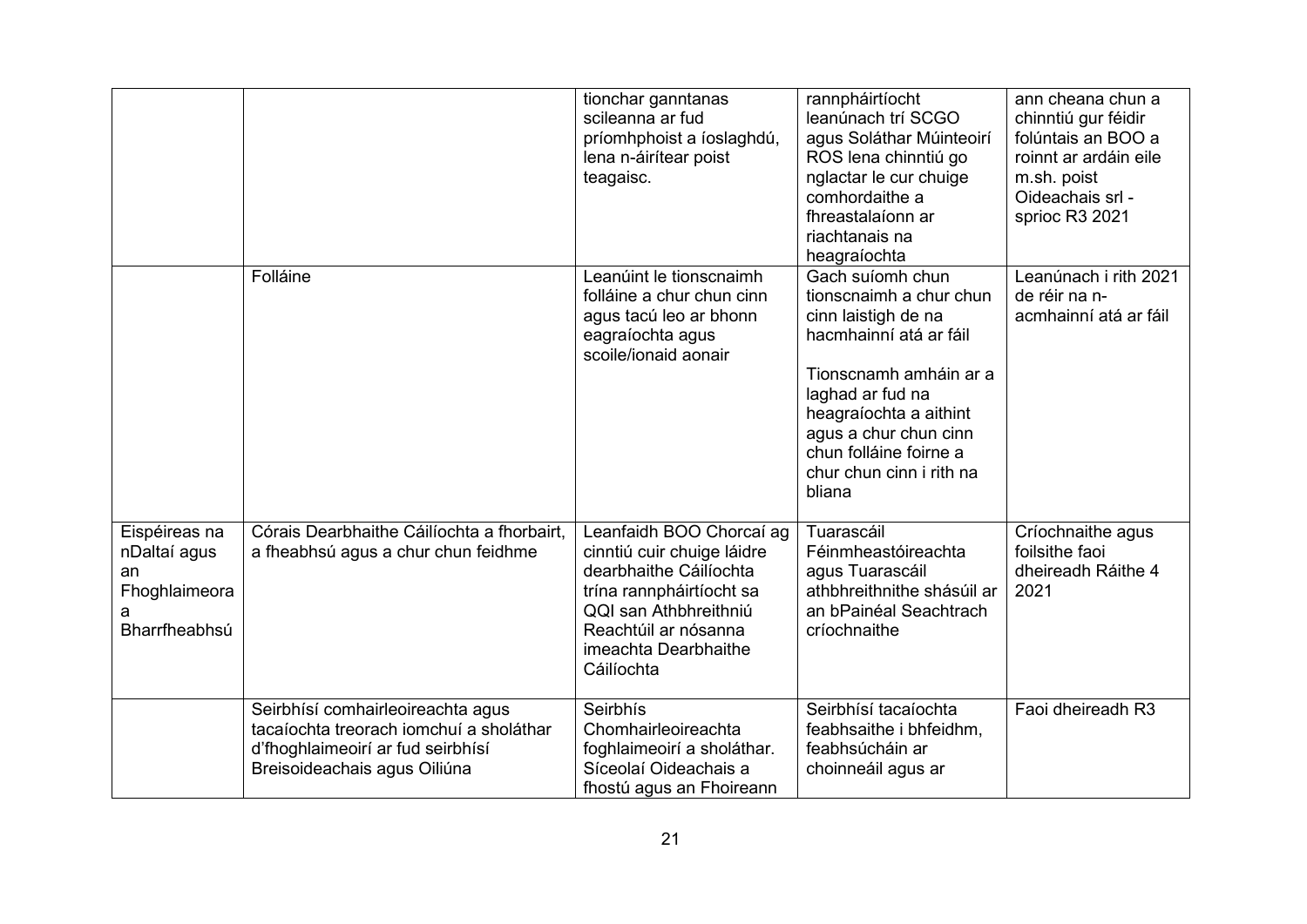|                                                             | um Chuimsiú Gníomhach<br>a mhéadú                                                                                                                                                                                                                                                                                                                                                                                                                                                                                                                                                                                                                                                                                                                                  | ghnóthachtáil<br>foghlaimeoirí                                                                                                                                                                                                                                                                                                                                                                                                               |                                                                                                                                 |
|-------------------------------------------------------------|--------------------------------------------------------------------------------------------------------------------------------------------------------------------------------------------------------------------------------------------------------------------------------------------------------------------------------------------------------------------------------------------------------------------------------------------------------------------------------------------------------------------------------------------------------------------------------------------------------------------------------------------------------------------------------------------------------------------------------------------------------------------|----------------------------------------------------------------------------------------------------------------------------------------------------------------------------------------------------------------------------------------------------------------------------------------------------------------------------------------------------------------------------------------------------------------------------------------------|---------------------------------------------------------------------------------------------------------------------------------|
| Dul i dteagmháil ar bhealach níos<br>éifeachtaí le fostóirí | Feidhm rannpháirtíochta<br>fostóirí an BOO a fhorbairt<br>trí bhaill foirne a<br>athshannadh i róil<br>shonracha<br>rannpháirtíochta fostóirí<br>chun riachtanais fostóirí a<br>chomhlíonadh maidir le<br>breisoiliúint agus athoiliúint<br>daoine i bhfostaíocht de<br>réir fhorálacha an<br>tionscnaimh Scileanna<br>chun Dul Chun Cinn.<br>Cuir tús le raon clár faoin<br>tionscnamh Scileanna<br>chun dul san Iomaíocht<br>d'oibrithe a bhfuil tionchar<br>ag COVID 19 orthu<br>Bealaí cumarsáide<br>éifeachtacha a fhorbairt<br>d'fhostóirí agus<br>d'fhostaithe agus leo.<br>Leanfaidh BOO Chorcaí ag<br>cur feabhas ar theagasc<br>agus ar fhoghlaim ar chláir<br>atá bunaithe cheana trí<br>chláir spriocdhírithe<br>scáthfhoghlama oibre don<br>fhoireann | Foireann ag obair ar<br>bhonn comhordaithe<br>chun feasacht a mhéadú<br>ar sheirbhísí BOO<br>Chorcaí agus ar<br>riachtanais fostóirí<br>Raon na gclár agus na<br>dtionscnamh Scileanna<br>chun Dul Chun Cinn a<br>fhorbairt agus a<br>sheachadadh le fostóirí<br>d'fhostóirí atá ann<br>cheana<br>Méadú ar an nglacadh<br>leis na Cláir Scileanna<br>chun Dul Chun Cinn<br>agus laistigh den<br>fhoireann don chlár<br>scáthfhoghlama oibre. | Struchtúr<br>Rannpháirtíochta<br>Fostóirí i bhfeidhm<br>faoi R2 2021<br>Rolladh amach de<br>chláir le seachadadh<br>ar fud 2021 |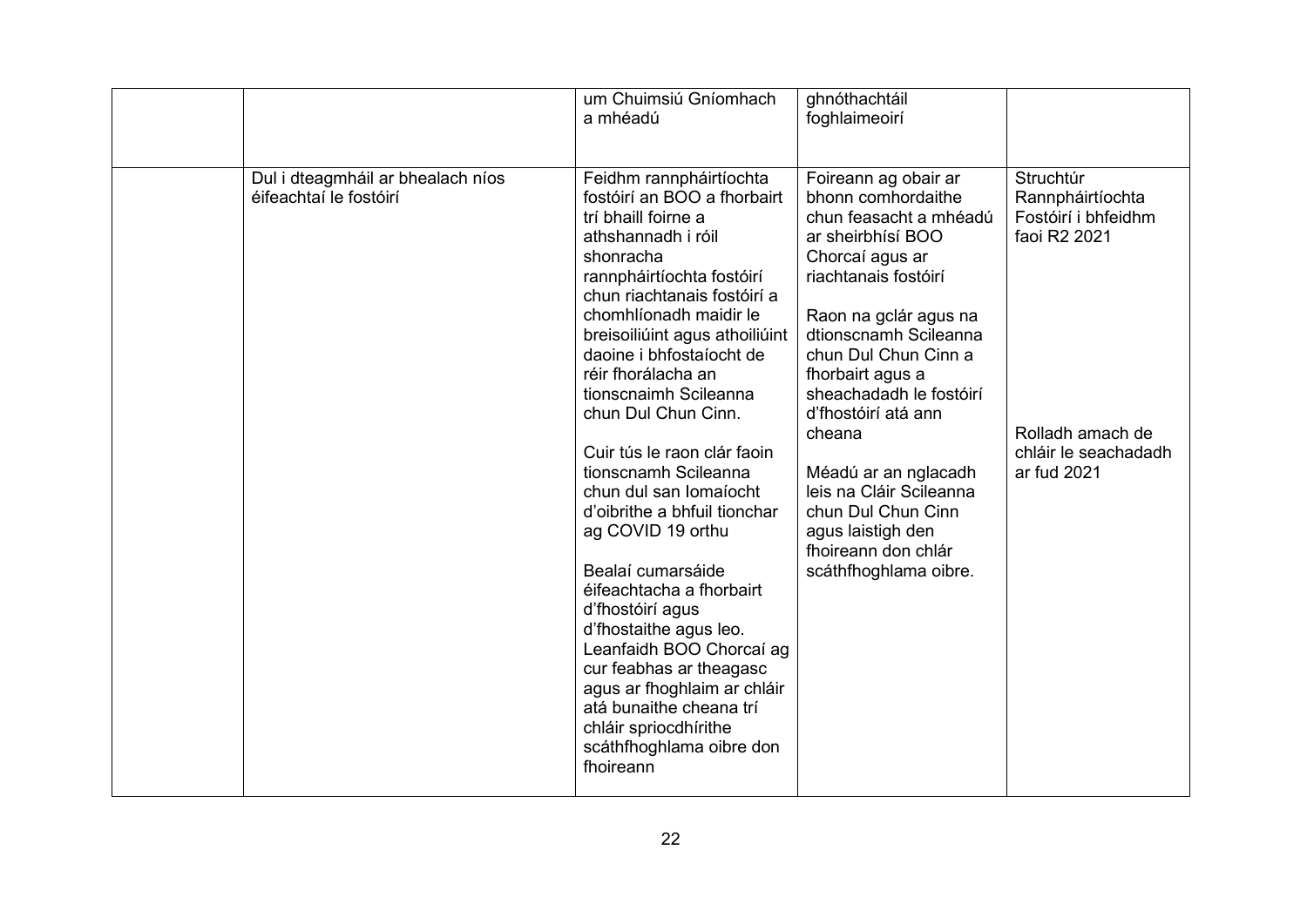| Na bealaí cumarsáide agus an fhaisnéis<br>atá ar fáil d'fhoghlaimeoirí a fheabhsú | Pointe rochtana aonair a<br>fhorbairt d'fhoghlaimeoirí<br>chun faisnéis a fháil maidir<br>le seirbhísí agus cúrsaí<br>Breisoideachais agus<br>Oiliúna                                                                                                         | Tairseach faisnéise<br>Breisoideachais agus<br>Oiliúna<br>Cur chuige comhtháite<br>na meán sóisialta maidir<br>le seirbhísí<br>Breisoideachais agus<br>Oiliúna                                                             | Deireadh R2 2021                                                                                                                                           |
|-----------------------------------------------------------------------------------|---------------------------------------------------------------------------------------------------------------------------------------------------------------------------------------------------------------------------------------------------------------|----------------------------------------------------------------------------------------------------------------------------------------------------------------------------------------------------------------------------|------------------------------------------------------------------------------------------------------------------------------------------------------------|
| Na roghanna foghlama ar líne agus<br>cumaisc a chur ar fáil d'fhoghlaimeoirí      | Straitéis Foghlama<br>Cumaisc faofa a fhorbairt.<br>Réimsí oiriúnacha a<br>shainaithint le haghaidh<br>seachadadh foghlama<br>cumaisc                                                                                                                         | Straitéis faofa ag QQI<br>Cláir um Fhoghlaim<br>chumaisc ar fáil i 4<br>réimse / disciplín ábhair<br>ar a laghad                                                                                                           | Faoi dheireadh R3<br>Ó R <sub>2</sub> 2021                                                                                                                 |
|                                                                                   |                                                                                                                                                                                                                                                               | Oibríonn gach<br>scoil/ionad go<br>réamhghníomhach chun<br>na scileanna a<br>foghlaimíodh le linn na<br>céime cianfhoghlama a<br>leabú.                                                                                    |                                                                                                                                                            |
|                                                                                   | A chinntiú go ndéantar na<br>scileanna a ghnóthaítear le<br>linn cianfhoghlama a<br>ionchorprú sa timpeallacht<br>Teagaisc agus Foghlama i<br>mBunscoileanna agus in<br>Iar-Bhunscoileanna i<br>gcomhthéacs filleadh ar<br>thimpeallacht fhisiciúil<br>scoile | <b>Baineann</b><br>scoileanna/ionaid úsáid<br>as na scileanna a<br>forbraíodh le linn na<br>céime cianfhoghlama<br>chun an tseirbhís<br>d'fhoghlaimeoirí a<br>fheabhsú agus go<br>háirithe chun an tseirbhís<br>a fheabhsú | Beidh straitéis i<br>bhfeidhm ag gach<br>scoil/ionad chun na<br>scileanna a<br>foghlaimíodh le linn<br>cianfhoghlama a<br>ionchorprú agus<br>tógáil orthu. |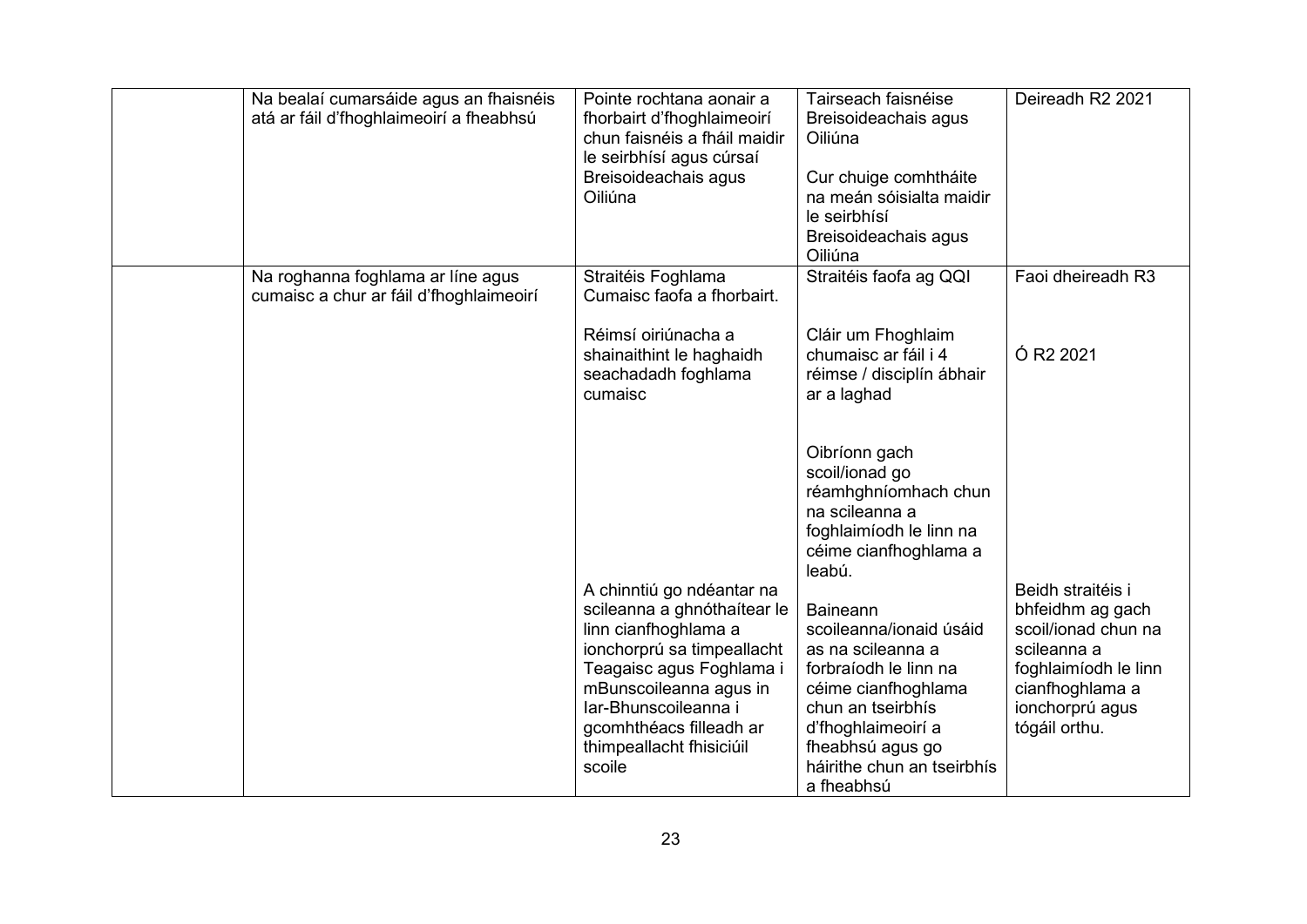|      |                                                                                                                                                                                                        |                                                                                                                                                                                                                                     | d'fhoghlaimeoirí nach<br>mbeadh in ann freastal<br>ar an scoil/ionad go<br>pearsanta ar feadh<br>tréimhse áirithe                                        |                                                                                                                                                     |
|------|--------------------------------------------------------------------------------------------------------------------------------------------------------------------------------------------------------|-------------------------------------------------------------------------------------------------------------------------------------------------------------------------------------------------------------------------------------|----------------------------------------------------------------------------------------------------------------------------------------------------------|-----------------------------------------------------------------------------------------------------------------------------------------------------|
|      | Plean Forbartha BOO aontaithe a<br>fhorbairt chun samhail "Coláiste na<br>Todhchaí Breisoideachais agus Oiliúna"<br>a sheachadadh arna stiúradh ag straitéis<br>Náisiúnta Breisoideachais agus Oiliúna | Plean Forbartha forbartha<br>a sholáthraíonn do<br>sheachadadh comhtháite<br>seirbhíse Breisoideachais<br>agus Oiliúna                                                                                                              | Forbairt i bhfeidhm chun<br>tacú le Ráiteas Straitéise<br>BOO Chorcaí 2022-2026                                                                          | Deireadh Ráithe 3<br>2021                                                                                                                           |
|      | Aghaidh a thabhairt ar riachtanais daoine<br>aonair agus phobail faoi Mhíbhuntáiste                                                                                                                    | Forbróimid tacaíochtaí<br>breise agus creat<br>comhleanúnach<br>tacaíochtaí chun freastal ar<br>riachtanais iad siúd atá is<br>mó faoi mhíbhuntáiste                                                                                | Fócas faoi Mhíbhuntáiste<br>Oideachais a mhaolú                                                                                                          | Struchtúir agus<br>tacaíochtaí<br>comhaontaithe le<br>páirtithe leasmhara,<br>meicníochtaí<br>comhordaithe agus<br>freagartha i bhfeidhm<br>R3 2021 |
|      | Sainmhínigh áit do BOOC laistigh den<br>earnáil Oideachais Treasach áitiúil agus<br>náisiúnta.                                                                                                         | Rachaimid i dteagmháil le<br>soláthraithe AO áitiúla<br>agus náisiúnta chun<br>cosáin agus naisc<br>fhorchéimnithe breise agus<br>nua a chruthú<br>d'fhoghlaimeoirí atá ag<br>gabháil do chláir<br>Bhreisoideachais agus<br>Oiliúna | Comhaontuithe<br>forchéimnithe breise i<br>bhfeidhm.<br>Comhaontuithe chun<br>cláir chomhthráthacha a<br>fhorbairt le soláthraí AO<br>amháin ar a laghad | Ar fud 2021                                                                                                                                         |
| ÓIGE | Leanúint ar aghaidh ag tacú le soláthar,<br>forbairt agus measúnú seirbhísí oibre<br>don óige ar fud Chorcaí trí acmhainní<br>iomchuí, spriocdhírithe a sholáthar                                      | Leanúint ar aghaidh ag cur<br>UBU, "Do Áit, Do Spás" i<br>bhfeidhm i gcomhar le<br>soláthraithe agus<br>gníomhairí Seirbhíse Óige                                                                                                   | Athbhreithniú rathúil ar<br>thionscadail atá ann<br>cheana, pleananna<br>seirbhíse comhaontaithe<br>agus curtha i bhfeidhm                               | Tosaíochtaí agus<br>fócas comhaontaithe<br>bunaithe i rith 2021                                                                                     |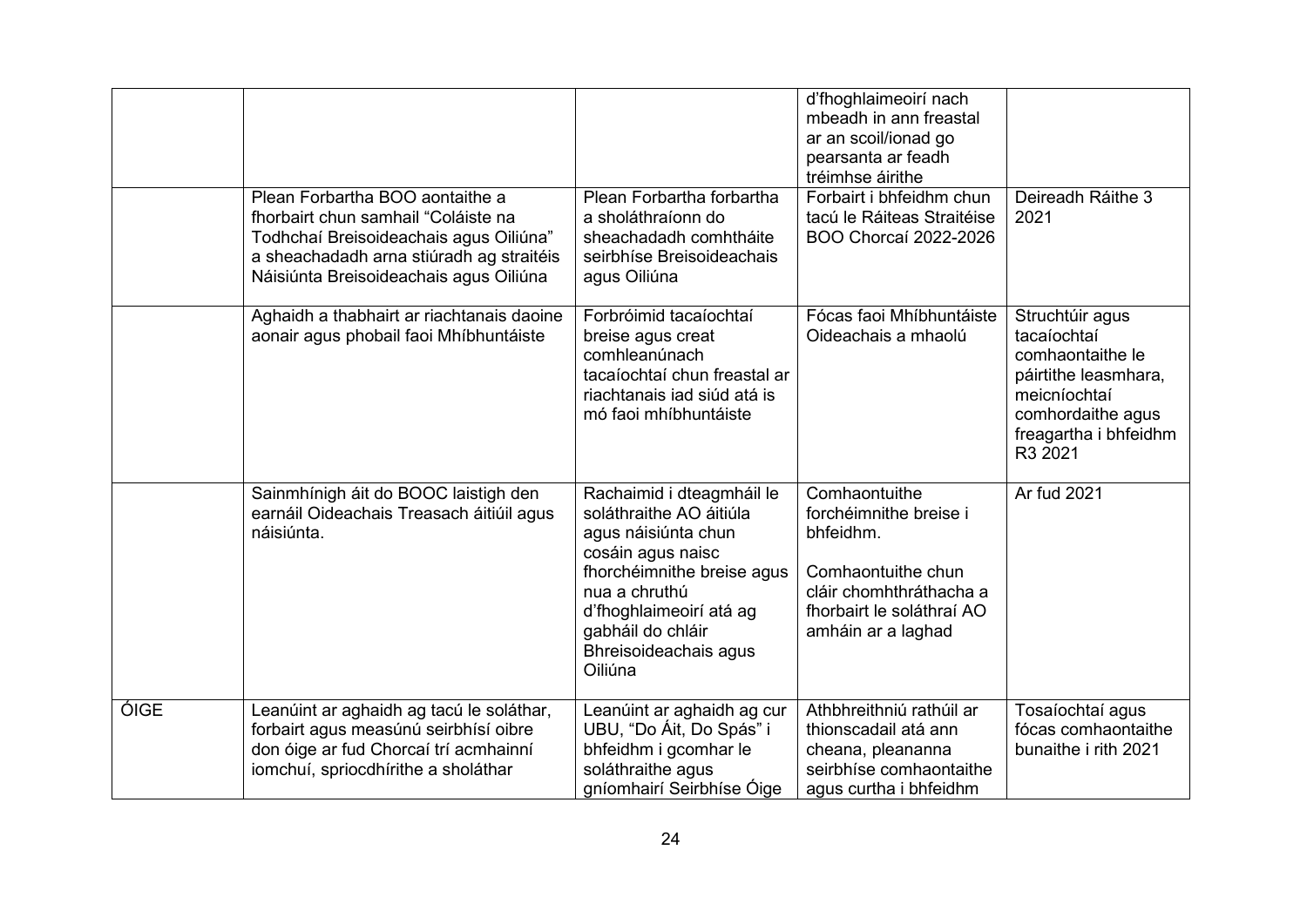|            |                                                                                                                                                        | atá ag gníomhú thar ceann<br><b>BOOC</b>                                                                                                                                                                                                                                                          | do gach tionscadal /<br>réimse spriocdhírithe                                                                                                                                |                                                                                                                |
|------------|--------------------------------------------------------------------------------------------------------------------------------------------------------|---------------------------------------------------------------------------------------------------------------------------------------------------------------------------------------------------------------------------------------------------------------------------------------------------|------------------------------------------------------------------------------------------------------------------------------------------------------------------------------|----------------------------------------------------------------------------------------------------------------|
| Scoileanna | Plean um Chroí-Luachanna do<br>Bhunscoileanna agus Iar-<br>Bhunscoileanna a chur i bhfeidhm                                                            | l gcomhar le BOOÉ<br>cuirfimid Céim 1 den<br>Phlean forfheidhmithe i<br>gcrích agus cuirfimid tús le<br>Céim 2 den Phlean                                                                                                                                                                         | Beidh gach scoil tar éis<br>tús a chur leis an bPlean<br>le linn Chéim 1.<br>Beidh an scoil phíolótach<br>tar éis tús a chur lena<br>rannpháirtíocht mar<br>chuid de Chéim 2 | Críochnaíodh Céim 1<br>agus cuireadh tús le<br>Céim 2                                                          |
|            | Cur i gcrích rathúil den Ardteistiméireacht<br>athbhreithnithe / Ardteistiméireacht<br>Feidhmeach agus próiseas scrúduithe an<br>Teastais Shóisearaigh | gcomhpháirtíocht leis an<br>ROS agus CSS<br>cinnteoimid go bhfuil na<br>nósanna imeachta<br>riachtanacha go léir i<br>bhfeidhm againn ionas go<br>mbeidh ár gcuid mac léinn<br>go léir in ann teagmháil<br>jomlán a dhéanamh le<br>próiseas<br>scrúdaithe/measúnaithe<br>AT/ ATF agus TS do 2021. | Cur i gcrích rathúil de na<br>scrúduithe / measúnuithe<br>stáit de réir na riachtanas<br>náisiúnta.                                                                          | Beidh gach mac léinn<br>in ann a<br>bhfeidhmíocht sna<br>scrúduithe /<br>measúnuithe stáit a<br>bharrfheabhsú. |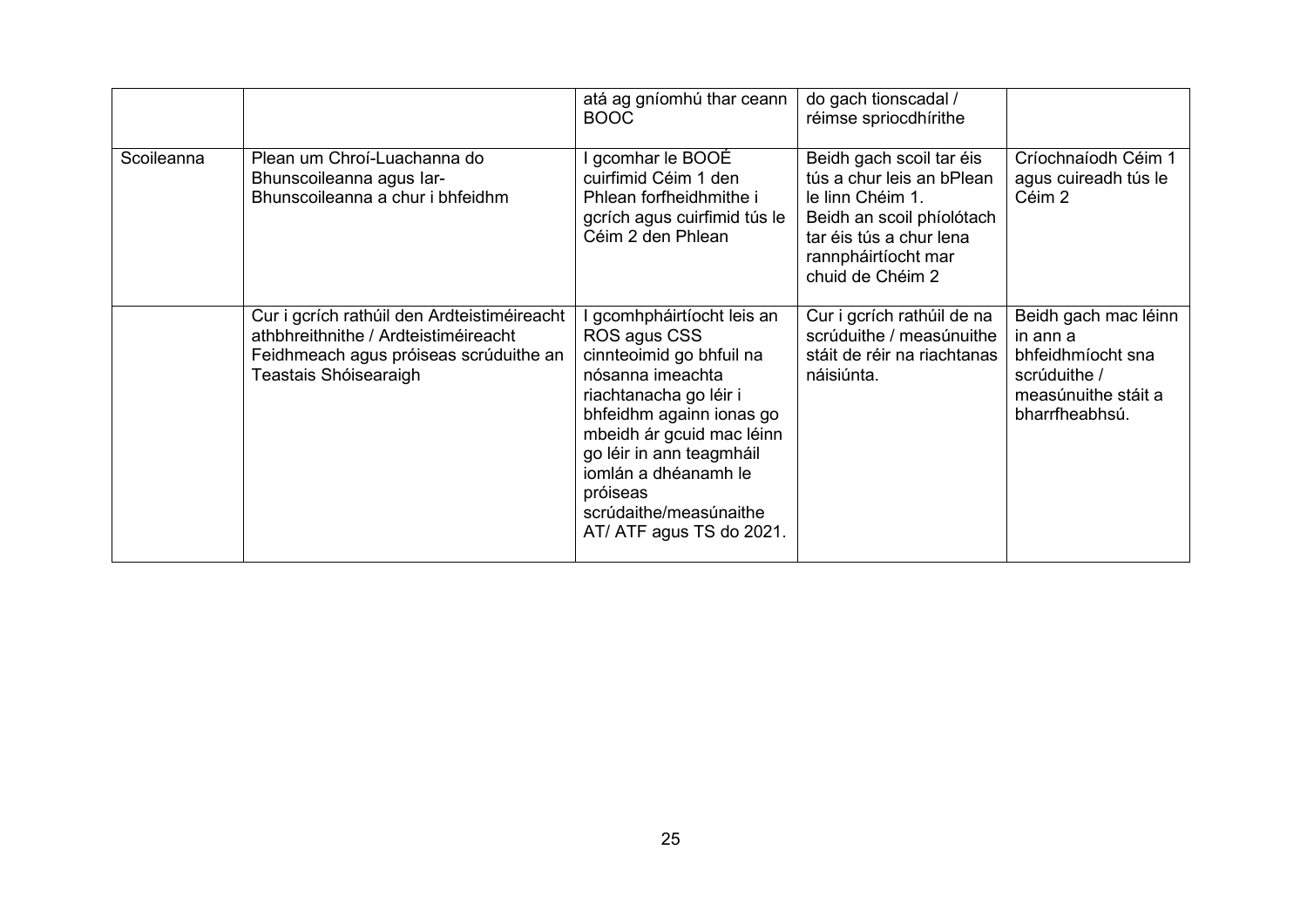# <span id="page-25-0"></span>**6. Forbhreathnú ar Sheirbhísí (Sonrach do BOO)**

## <span id="page-25-1"></span>*SCOILEANNA*

#### <span id="page-25-2"></span>**Bunscoileanna**

Tá BOO Chorcaí mar phátrún ar 2 Scoil Náisiúnta Pobail (SNP). Is tús nua dúinn i BOO Chorcaí páirt a ghlacadh i mbunoideachas in Éirinn.

- Scoil Náisiúnta Phobail Scoil Aonghusa, Ascaill Kingsfort, Sráidbhaile Castlepark, Mala, Contae Chorcaí
- Scoil Náisiúnta Phobail Scoil Chlíodhna, West End, Carraig Thuathail

Leanfaidh BOO Chorcaí ag soláthar comhairle agus tacaíochta oideachais, airgeadais, acmhainní daonna agus tógála do gach ceann de na scoileanna seo chomh maith le tacaíocht dá rialachas agus bainistíocht fhoriomlán. Tá Boird Bainistíochta curtha ar bun freisin agus tá oiliúint ar siúl chun cur ar a gcumas a bhfeidhmeanna a chomhlíonadh.

#### <span id="page-25-3"></span>Iar-bhunscoileanna

Tá BOO Chorcaí mar phátrún ar 28 gcoláiste iar-bhunscoile. Áirítear leis seo 4 Choláiste Breisoideachais a thuairiscítear faoin rannán Breisoideachais agus Oiliúna. Ainmnítear dhá cheann déag de na coláistí seo mar choláistí Pobail ina bhfuil comhaontú leis an easpag Caitliceach Rómhánach áitiúil maidir le rannpháirtíocht deoise i rialachas an choláiste. Soláthraíonn BOO Chorcaí raon seirbhísí do na scoileanna seo lena n-áirítear airgeadais, acmhainní daonna, foirgnimh, TFC, tacaíocht rialachais chomh maith le tacaíocht phleanála oideachais.

Tá BOO Chorcaí ina chomhphátrún freisin le deoise nó ord rialta ar 12 scoil phobail i gCorcaigh.

Ina theannta sin, soláthraíonn BOO Chorcaí roinnt suíomhanna oideachais de chineál iarbhunscoile chun tacú le soláthar oideachais iar-bhunscoile do mhic léinn nach bhfuil sa soláthar príomhshrutha. Aonaid sainchúraim, ardtacaíochta agus cúraim cónaithe atá sna suíomhanna sin, is iad sin Ard Álainn, Ospidéal Stiofáin, Gleann Maghair agus Éist Linn, An Dúcharraig

## <span id="page-25-4"></span>*BREISOIDEACHAS & OILIÚINT*

## <span id="page-25-5"></span>Coláistí Breisoideachais

Lean Coláistí Breisoideachais BOOC ag seachadadh raon agus cineál de chúrsaí Iar-Ardteistiméireachta atá cosúil go mór leo siúd a seachadadh an bhliain roimhe sin. Cé go ndearna coláistí, nuair ab fhéidir, cúrsaí a oiriúnú agus a mhodhnú chun freastal ar riachtanais an mhargaidh saothair agus foghlaimeoirí áitiúla, tá srian fós ar an gcumas laistigh den BOO soláthar a dhéanamh d'fhorbairt agus do thabhairt isteach cúrsaí go hiomlán nua, mar gheall ar neamhábaltacht sainfhoireann bhreise a earcú, toisc go raibh níos mó múinteoirí ag an scéim ná a leithdháileadh múinteora.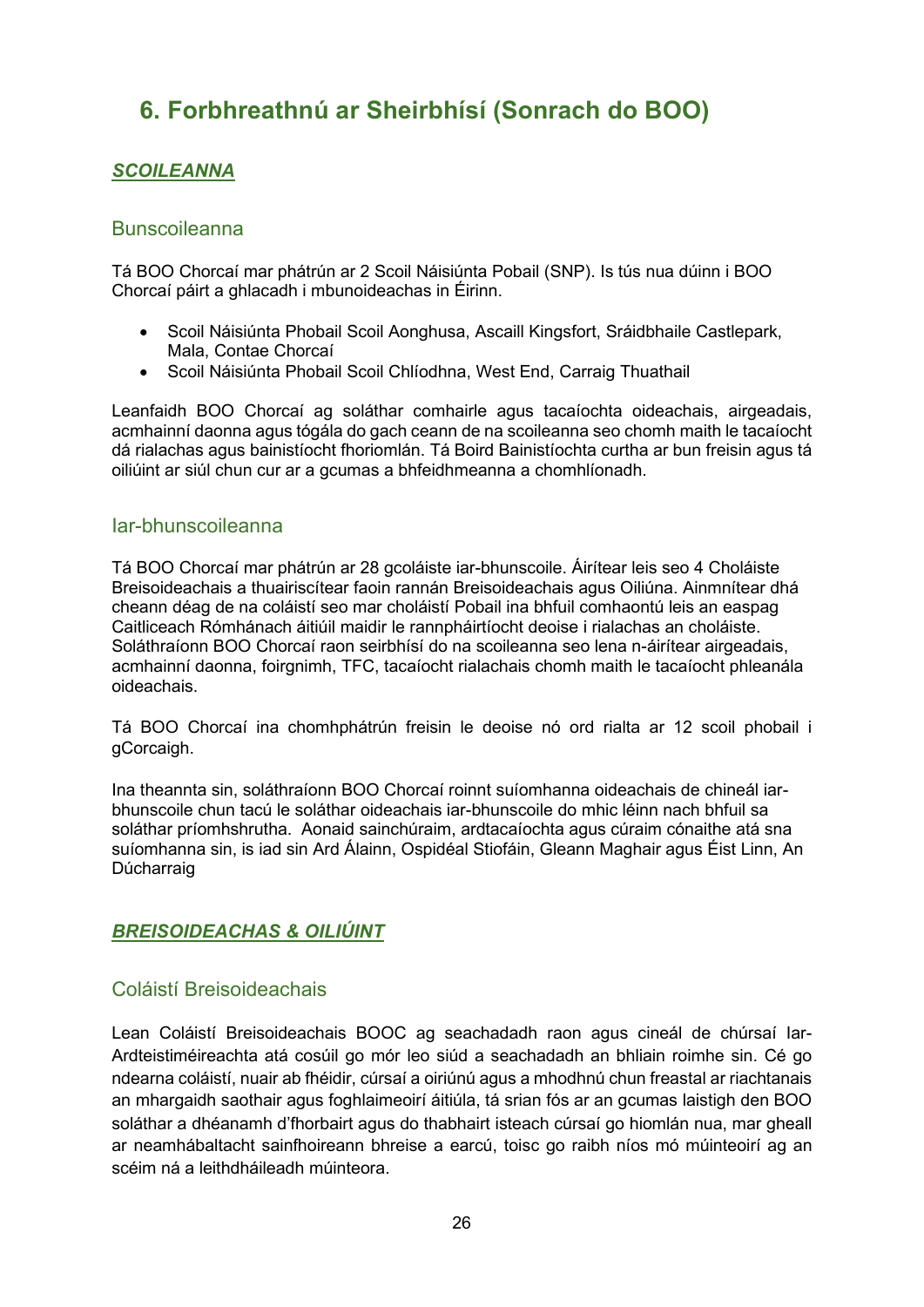De réir na riachtanas ó SOLAS agus ó Chomhaontú Pleanála Straitéisí an BOO, rinneadh gach cúrsa PLC a chatagóiriú go foirmiúil i dtéarmaí a bhfócas ar iontráil sa mhargadh saothair (fostaíocht) nó ar dhul ar aghaidh chuig breisoideachas nó ardoideachas.

Leanann an earnáil Iar-Ardteistiméireachta de bheith ag plé le tabhairt isteach Printíseachtaí agus Oiliúna agus d'éirigh léi an rud sin a thabhairt isteach sna Coláistí.

## <span id="page-26-0"></span>Ionad Oiliúna Chorcaí (Seirbhísí Oiliúna)

Is é Ionad Oiliúna Chorcaí, atá suite ar Ascaill Rosa, Baile an Easpaig, an t-ionad oibríochta agus an mol do na seirbhísí oiliúna go léir a sholáthraíonn BOOC faoi Bhreisoideachas agus Oiliúint. Cé gurb é an t-ionad an áit seachadta do raon printíseachta lena n-áirítear oiliúint lasmuigh den ionad oibre (Céim 2), freastalaíonn an t-ionad ar raon sainchlár oiliúna agus gníomhaíonn sé mar an t-ionad comhordaithe agus riaracháin do sholáthar oiliúna, le raon oifigí tacaíochta Breisoideachais agus Oiliúna de chuid BOO Chorcaí, lena n-áirítear Dearbhú Cáilíochta, Treoirchomhairleoiracht agus Seirbhísí Óige atá lonnaithe ann.

De réir pharaiméadair agus riachtanais phleanála náisiúnta Breisoideachais agus Oiliúna, leanfaidh seirbhísí oiliúna BOOC ag iarraidh méid na hacmhainne oiliúna printíseachta is féidir a sheachadadh tríd an ionad a mhéadú, trí na spásanna oiliúna atá ann cheana a athchumrú agus infheistíocht a dhéanamh i gcumas breise lasmuigh den ionad. Cuirfidh an tIonad Oiliúna fócas agus béim ar leith ar fhorbairt agus ar sheachadadh oiliúna breise do dhaoine i bhfostaíocht de réir pholasaithe SOLAS de réir mar a fhorbraítear iad.

Soláthraíonn feidhm Oiliúna BOO Chorcaí cláir chun scileanna a thabhairt do dhaoine dífhostaithe, chun a scileanna a athnuachan nó scileanna nua a thabhairt dóibh, chomh maith le cuardaitheoirí poist eile chun go mbeidh siad ábalta post a aimsiú agus/nó dul ar aghaidh go dtí ardoideachas nó breisoideachas agus oiliúint a chuirfidh ar a gcumas dul san iomaíocht sa mhargadh saothair. Seachadtar na cláir seo trí chúrsaí lánaimseartha lae, um thráthnóna nó trí chúrsaí ar líne. Tá líon na gníomhaíochta ag laghdú i soláthar spriocdhírithe do dhaoine dífhostaithe de réir mar a thiteann líon na ndaoine ar an mbeochlár. Léirítear méid na gníomhaíochta oiliúna sa bhuiséad oiliúna bliantúil.

Dhírigh seirbhísí oiliúna ar a gcumas agus a gcur chuige a fhorbairt chun na tiomantais agus na tosaíochtaí atá leagtha amach sa straitéis Scileanna chun Dul Chun Cinn a chomhlíonadh, ina ndéantar foráil d'uasoiliúint agus athoiliúint daoine i bhfostaíocht. Faoi na trí snáithe atá leagtha amach sa straitéis, forbraítear soláthar oideachais agus oiliúna chun riachtanais oiliúna agus forbartha gairmiúla na bhfostaithe a shásamh, agus soláthraítear é ar bhealach a bhfuil sé mar aidhm aige riachtanais na bhfostóirí agus fostaithe araon a shásamh. Leanfar ag forbairt cumas BOOC chun seachadadh faoin straitéis Scileanna chun Dul Chun Cinn.

## <span id="page-26-1"></span>Seirbhísí Óige

Soláthraíonn BOO Chorcaí raon seirbhísí óige do dhaoine óga ar fud an réigiúin faoi chláir éagsúla Óige arna maoiniú ag an Roinn Leanaí agus Gnóthaí Óige, trí roinnt soláthróirí maoinithe Seirbhíse don Aos Óg. Le leithdháileadh bliantúil maoinithe don Óige de níos mó ná €2.5 milliún, tá sé mar aidhm ag Seirbhís Óige BOO Chorcaí gníomhaíochtaí rannpháirtíochta don aos óg a sholáthar lasmuigh den suíomh foirmiúil oideachais chun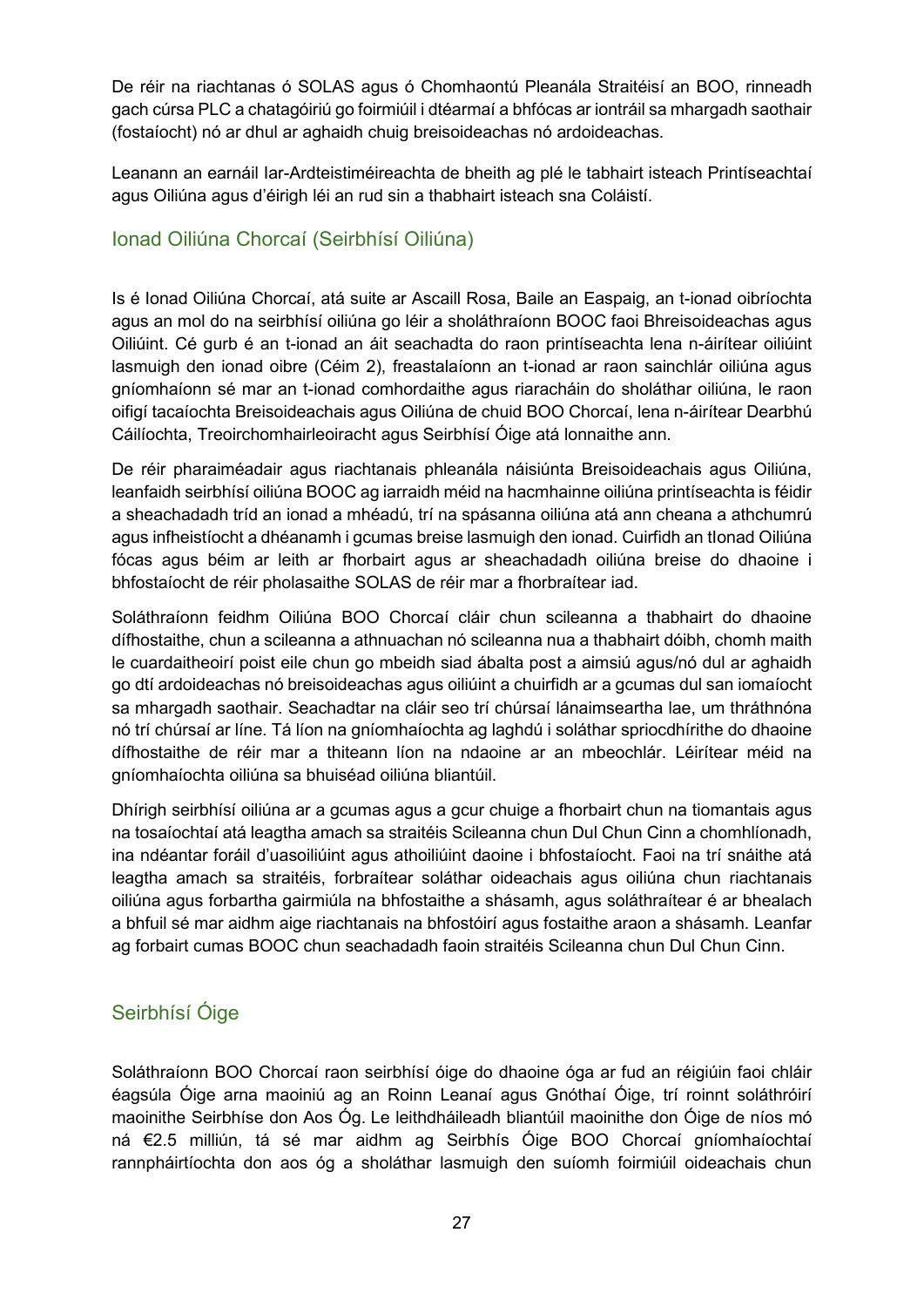daoine óga a spreagadh agus tacú leo a bheith gníomhach ina bpobail, mar shaoránaigh, eiseamláirí agus ceannairí i measc a bpiaraí.

Bíonn BOO Chorcaí, trína Aonad Seirbhísí Óige, i dteagmháil le roinnt eagraíochtaí Óige chun Seirbhísí Óige a sholáthar thar a cheann, lena n-áirítear:

- YMCA
- Foróige
- Obair d'Ógra Éireann, Corcaigh
- Seirbhísí don Aos Óg, An Cóbh
- Clann Shíomóin, Corcaigh
- Meitheal Mara
- Good Shepherd Services
- Iontaobhas Churchfield.

Tá BOO Chorcaí freagrach as maoiniú a riaradh do níos mó ná 35 tionscadal agus seirbhís óige ar fud Chathair agus Chontae Chorcaí.

Faigheann an Fhoireann Seirbhísí Óige tacaíocht ó Sheirbhísí Corparáideacha chun monatóireacht a dhéanamh ar dheontais do pháirtithe leasmhara éagsúla. Tá próifíliú suntasach limistéir ag teastáil don scéim, dar teideal "UBU, D'Áit Do Spás", chun na riachtanais i measc an chohóirt spriocdhírithe a aithint agus chun cuir chuige dírithe oiriúnacha a fhorbairt in éineacht le soláthraithe seirbhíse chun na riachtanais sin a chomhlíonadh Tá sé seo á fhorbairt i gcónaí.

Déanann Coiste den Bhord maoirseacht ar Sheirbhísí Óige BOOC atá freagrach as pleanáil straitéiseach agus monatóireacht.

## <span id="page-27-0"></span>Ógtheagmháil

Ag teacht le plean straitéiseach BOOC, tá sé mar aidhm againn oideachas agus oiliúint ardchaighdeáin a sholáthar a léiríonn réaltachtaí an domhain nua-aimseartha agus a mhéadaíonn deiseanna dul chun cinn foghlaimeoirí chuig fostaíocht agus/nó breisoideachas.

Is clár oideachais agus oiliúna é Ógtheagmháil do dhaoine óga idir 15 agus 20 bliain d'aois, a dteastaíonn rogha eile uathu ón suíomh foirmiúil oideachais. Díríonn an clár Ógtheagmhála mar a chéile ar fhorbairt scileanna acadúla, gairme agus boga agus tá deis ag foghlaimeoirí teastas a fháil ag Leibhéal 3 agus Leibhéal 4. Éascaíonn an clár a rochtain, a n-aistriú agus a ndul chun cinn chuig breisoideachas, oiliúint agus fostaíocht.

## <span id="page-27-1"></span>Litearthacht d'Aosaigh

Díríonn Bord Oideachais agus Oiliúna Chorcaí ar Sheirbhís chomhtháite Oideachais Litearthachta d'Aosaigh a chur ar fáil le creidiúnú ó Leibhéil 1-6, ar an gCreat Náisiúnta Cáilíochtaí (CNC). Laistigh den sainchúram seo soláthraíonn Seirbhís Litearthachta BOOC na réimse leathan clár dírithe ar scileanna léitheoireachta, scríbhneoireachta, uimhearthachta agus TFC a fheabhsú d'aosaigh ar mian leo a n-inniúlachtaí a fheabhsú agus a rannpháirtíocht fheidhmiúil sa saol pearsanta, sóisialta, pobail agus eacnamaíoch a fheabhsú. Tá na cláir a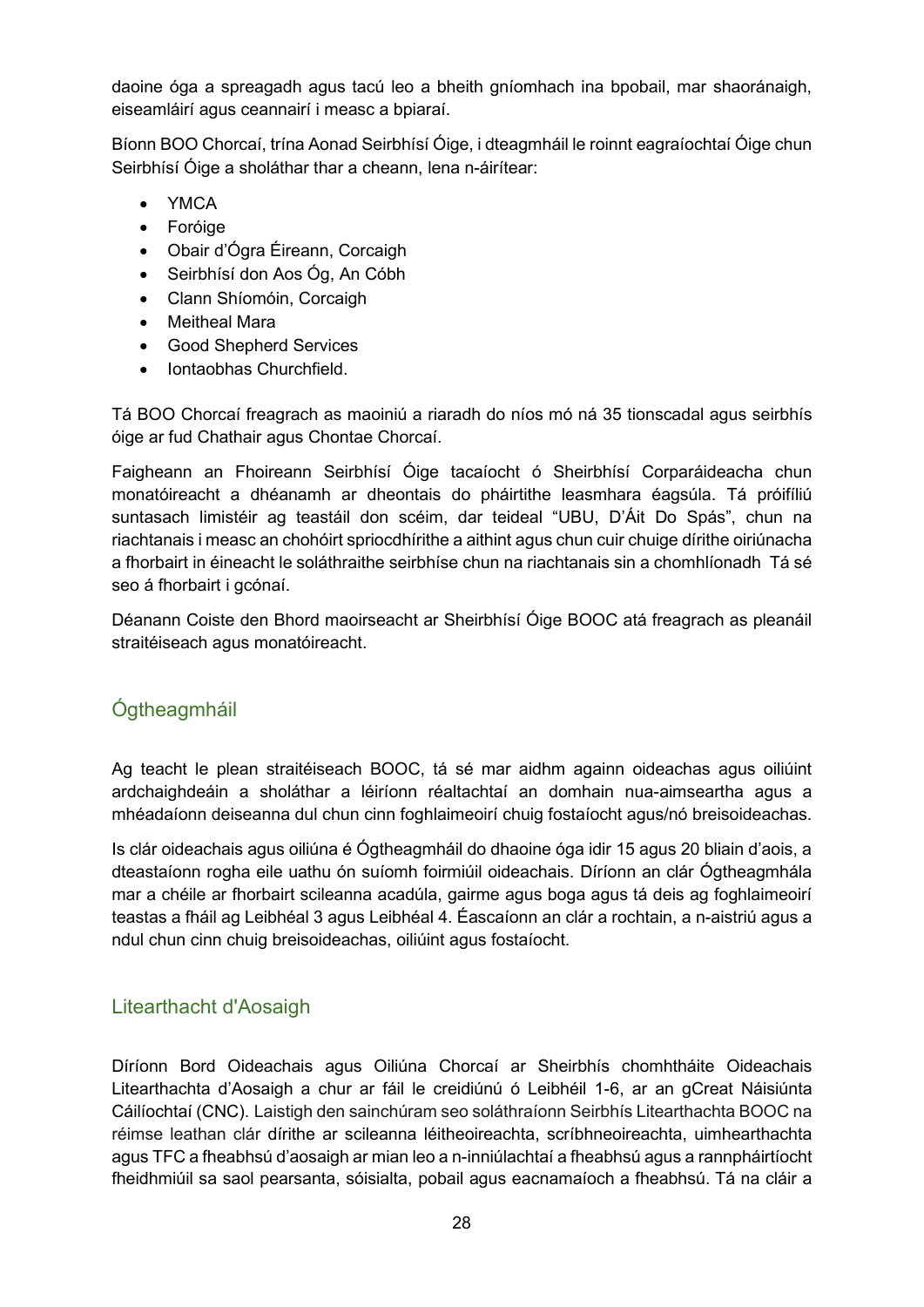chuirtear ar fáil éagsúil agus solúbtha agus bíonn idir thacaíocht 1:1 ó shaorálaithe, dhianteagasc grúpa agus thorthaí creidiúnaithe/deimhnithe. Díríonn an deimhniú ar thorthaí foghlama ag leibhéil 1-3 CNC.

Oibríonn an tseirbhís go dlúth leis an tSeirbhís um Oideachas Aosach níos leithne chun roghanna dul chun cinn foghlaimeoirí a sholáthar a bhaineann go sonrach le riachtanais na bhfoghlaimeoirí, na bhfostóirí agus an cheantair gheografaigh. Idirchaidreamh a dhéanamh le comhghleacaithe le linn an phróisis phleanála lena chinntiú go seachadtar cláir fhriothálacha iomchuí ag Leibhéal 3 le bealaí dul chun cinn soiléire chuig cláir Leibhéal 4 agus 5.

Tríd an gclár Scileanna don Obair, téann an tseirbhís litearthachta i dteagmháil le fostóirí chun cláir a sheachadadh atá dírithe ar leibhéil inniúlachta na bhfostaithe le leibhéil ísle cáilíochtaí oideachais a ardú, scileanna riachtanacha TF a fheabhsú a chuireann ar chumas fostaithe déileáil le hathruithe rialta agus leanúnacha ar chleachtais oibre. Cuirtear teagasc ESOL ar fáil suas go Leibhéal 3 CNC agus tugtar tosaíocht d'iarrthóirí tearmainn agus d'oibrithe inimircigh nó imirceacha ar ioncam íseal ón AE. Tugann an clár um Fhoghlaim Teaghlaigh tacaíochtaí fíorthábhachtacha do thuismitheoirí a bhfuil a gcuid oideachais féin teoranta, ag cuidiú leis na constaicí idir an fhoghlaim i gcomhthéacsanna éagsúla a bhriseadh síos.

## <span id="page-28-0"></span>Oideachas Pobail

Cuirtear Oideachas Pobail ar fáil i gcomhpháirtíocht le heagraíochtaí pobail chun deiseanna foghlama áitiúla a sholáthar. Is í an aidhm ná tógáil ar chumas na bpobal áitiúil dul i mbun freagraí ar mhíbhuntáiste oideachais agus struchtúrach a fhorbairt.

Déantar seirbhísí Oideachais Aosach agus Pobail BOO Chorcaí a bhainistiú agus a chomhordú ar bhonn fo-réigiúnach, agus tá ceithre limistéar pleanála agus seachadta ailínithe le ceantair an Choiste Forbartha Pobail Áitiúil (CFPÁ), Corcaigh Thuaidh, Corcaigh Theas, Corcaigh Thiar agus Cathair Chorcaí.

Cé go bhfuil formhór na gcúrsaí a chuirtear ar fáil faoi na cláir sin ar bhonn páirtaimseartha, tá siad struchtúrtha ar bhealach a éascaíonn dóibh rochtain a fháil ar bhreisoideachas, oiliúint agus fostaíocht, nó aistriú chucu nó dul ar aghaidh go dtí iad, más más mian leis na rannpháirtithe. Cuireann siad meascán de chláir chreidiúnaithe / deimhnithe ar fáil, go ginearálta ag Leibhéil 2 go 4 den CNC, le roinnt clár forbartha acmhainne neamhchreidiúnaithe dírithe ar fhoghlaimeoirí nach bhfuil oideachas foirmiúil críochnaithe acu.

## <span id="page-28-1"></span>Tionscnamh um Fhilleadh ar Oideachas (BTEI)

Is é aidhm fhoriomlán an chláir Tionscnamh um Fhilleadh ar an Obair ná méadú a chur ar

rannpháirtíocht i measc daoine óga agus daoine fásta nach bhfuil oideachas meánscoile uachtaraí acu i ndeiseanna foghlama páirtaimseartha creidiúnaithe ar féidir dámhachtainní ar an gCreat Náisiúnta Cáilíochtaí (CNC) a ghnóthú astu chun a éascú dóibh rochtain a fháil ar oideachas eile nó conairí fostaíochta, ó aistriú chucu nó dul ar aghaidh go dtí iad.

Díríonn Bord Oideachais agus Oiliúna Chorcaí ar Sheirbhís chomhtháite um Oideachas Aosach a chur ar fáil, le creidiúnú ó Leibhéil 1-6, ar an gCreat Náisiúnta Cáilíochtaí. Mar chuid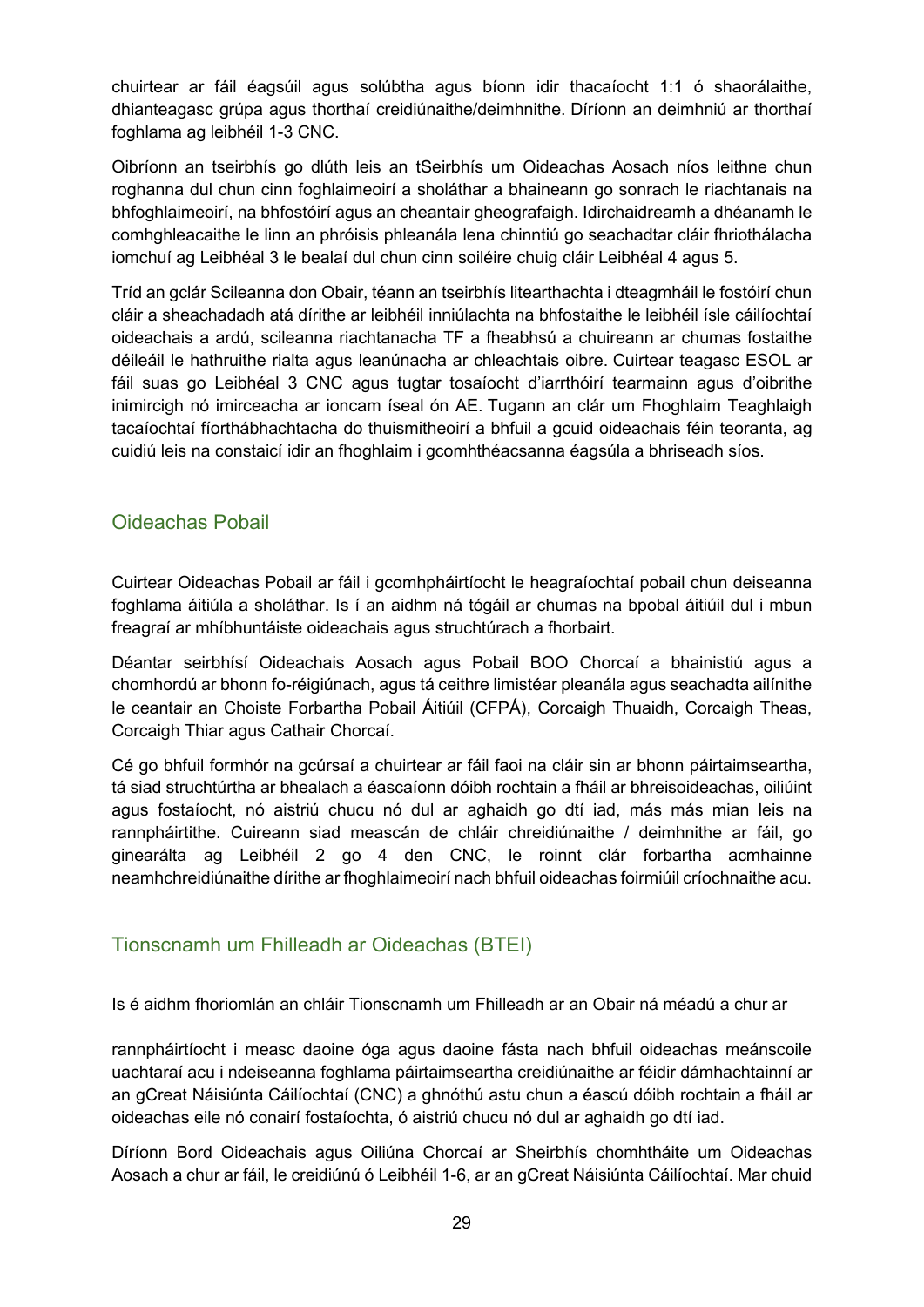den tseirbhís seo, oibríonn an Tionscnamh um Fhilleadh ar an Oideachas go dlúth le hOideachas Bunata d'Aosaigh, Scéim Deiseanna Oiliúna Gairmoideachais agus an tSeirbhís Oideachais d'Aosaigh chun roghanna dul chun cinn d'fhoghlaimeoirí a bhaineann go sainiúil le riachtanais an cheantair áitiúil agus na bhfoghlaimeoirí a chur ar fáil. Déanann an Tionscnamh um Fhilleadh ar an Oideachas idirchaidreamh le Coláistí Breisoideachais, Soláthar Oiliúna agus Comhordaitheoirí Ógtheagmhála lena chinntiú go seachadtar cláir friothálacha ag Leibhéal 4 ar chláir PLC Leibhéal 5.

Díríonn an Tionscnamh um Fhilleadh ar an Oideachas go príomha ar chúrsaí QQI Leibhéal 4 a sholáthar le Leibhéil 3 agus 5 á seachadadh ar leibhéal níos lú. Soláthraíonn na cúrsaí seo bealach dul chun cinn ó chúrsaí leibhéal níos ísle agus freisin dul ar aghaidh chuig cúrsaí Iar-Ardteistiméireachta agus Ionad Oiliúna.

## <span id="page-29-0"></span>Seirbhísí Treorach Chorcaí

Cuireann Seirbhís Treorach BOO Chorcaí seirbhís rúnda, neamhchlaonta agus saor in aisce ar fáil atá ar fáil d'fhoghlaimeoirí fásta reatha agus do dhaoine fásta dífhostaithe a bhfuil cáilíocht (í) QQI níos lú ná Leibhéal 6 acu. Cuidíonn ár bpearsanra Treorach le foghlaimeoirí a gcuid spéiseanna agus a gcumas a iniúchadh agus na roghanna cúrsa is fearr a aithint.

## <span id="page-29-1"></span>Seirbhísí Oideachais Allamuigh

Soláthraíonn Ionad Oideachais Allamuigh Mara Fastnet na Scoile, agus Ionad Oideachais Allamuigh Cionn tSáile raon iomlán clár agus cúrsaí.

## <span id="page-29-2"></span>*TACAÍOCHT EAGRAÍOCHTÚIL*

Tá na seirbhísí a sholáthraíonn tacaíocht eagraíochtúil dírithe ar sheirbhísí neamhfhoghlama a sholáthar atá riachtanach chun cabhrú le hoideoirí agus le hoiliúnóirí díriú ar sheirbhísí díreacha a sholáthar d'fhoghlaimeoirí lena chinntiú go bhfuil eispéireas foghlama ar ardchaighdeán acu agus go bhfanann BOO Chorcaí nuálach, freagrúil agus chun tosaigh maidir le soláthar oideachais agus oiliúna.

Ó bunaíodh é tá BOO Chorcaí tar éis athruithe a athbhreithniú agus a chur chun feidhme ar an gcaoi a ndéanann an Phríomhoifig seirbhísí neamhfhoghlama a struchtúrú agus a sholáthar do gach réimse den soláthar foghlama.

Faoi láthair tá na seirbhísí seo roinnte i gcúig rannóg, a bhfuil sainchúram leathan orthu go léir agus atá riachtanach lena chinntiú go gcomhlíonann an eagraíocht na ceanglais maidir le rialachas corparáideach agus í in ann ceanglais a chomhlíonadh faoin raon leathan reachtaíochta a mbíonn tionchar acu ar an eagraíocht.

Cé gur próiseas leanúnach éabhlóide é dearadh eagraíochtúil, tá roinnt tionscadal earnála á ndéanamh ag an ROS ar bhonn náisiúnta. D'fhéadfadh tionchar a bheith ag na tionscadail seo agus go háirithe ag na seirbhísí comhroinnte i bpárolla agus in airgeadas ar an gcaoi a bhfuilimid struchtúrtha mar eagraíocht, ar ár gcumas leanúint ar aghaidh ag seachadadh seirbhísí reatha chomh maith lenár gcumas seirbhísí a leathnú mar fhreagairt ar bhrúnna inmheánacha agus seachtracha amhail seachadadh seirbhísí chuig scoileanna neamh-BOO.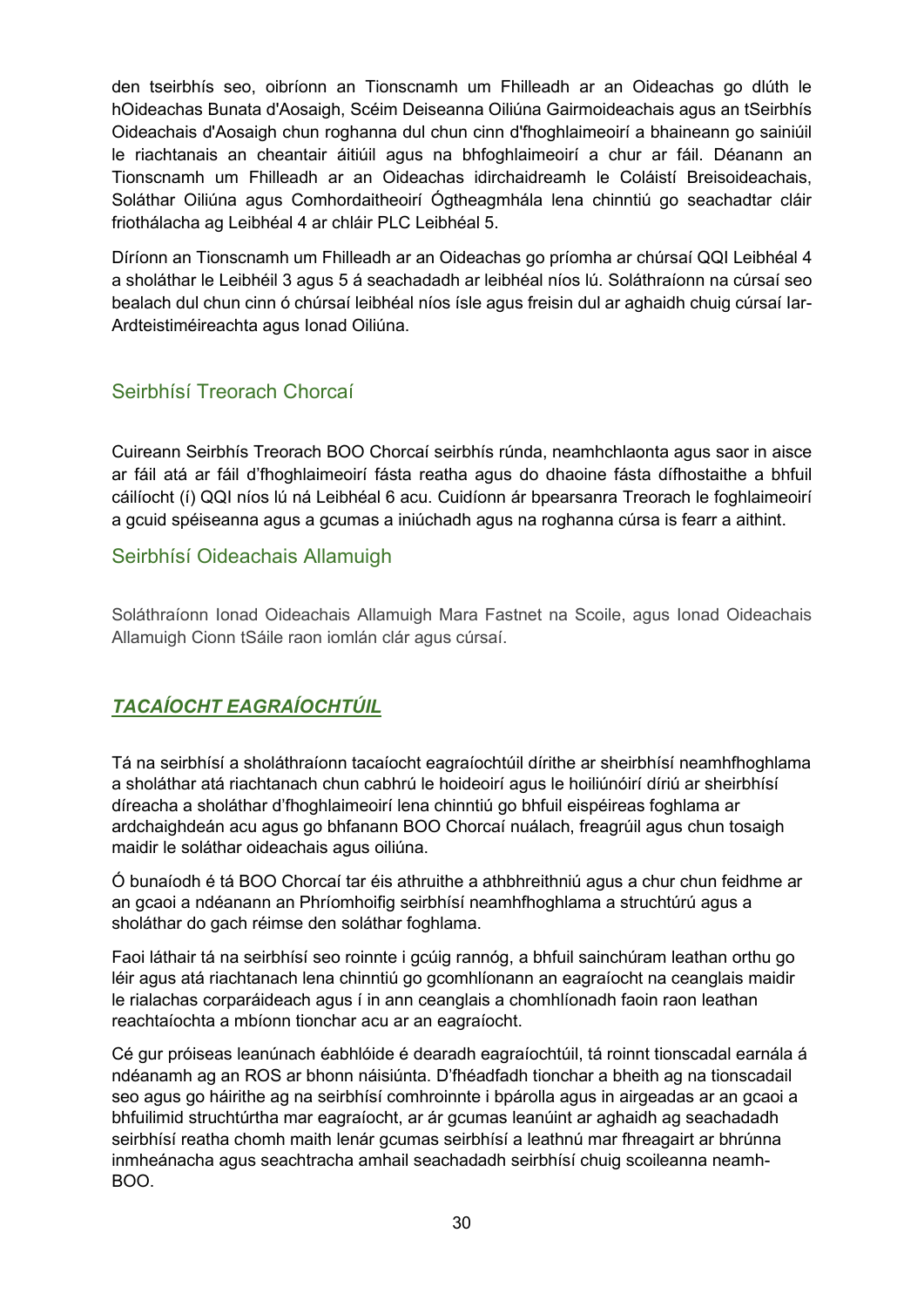Leanann BOO Chorcaí ag glacadh páirte go dearfach i dtionscadail náisiúnta toisc go naithnítear gur próiseas forbartha de réir a chéile atá i gceist heagraíocht a fhás agus a fhorbairt.

## <span id="page-30-0"></span>Caipiteal & Soláthar

Soláthraíonn an Rannóg Caipitil & Soláthair raon seirbhísí chun tacú le Coláistí agus Ionaid maidir le cláir thógála agus riachtanais soláthair. Tá an dá réimse an-éagsúil, agus is é an raon seirbhísí a chuirtear ar fáil;

Foirgnimh

- Tionscadail Chaipitil Foirgníochta an BOO do scoileanna nua, síntí, cóiríocht shealadach srl
- Iarratas ar chead pleanála riachtanach agus achomhairc
- Scéim Oibreacha Samhraidh do Scoileanna
- Scéim Oibreacha Éigeandála
- Ábhair thógála féinmhaoinithe BOO
- Bainistíocht Saoráidí cothabháil AO, éifeachtúlacht fuinnimh BOOC srl a eagrú
- Tacú le scoileanna nach scoileanna BOO iad nuair a iarrann Tionscadail Chaipitil Aonad Tógála ROS air sin

#### Soláthar

- Forbairt agus monatóireacht ar nósanna imeachta BOOC (AO agus BOO níos leithne) chun a chinntiú go gcomhlíontar riachtanais dea-chleachtais agus C&AG
- Earraí / seirbhísí a sholáthar de réir beartas agus nósanna imeachta
- Orduithe / íocaíochtaí na Ceannoifige)
- Idirchaidreamh a dhéanamh le OGP, BOOÉ, fóraim soláthair srl.
- Clár conarthaí agus athnuachana a choinneáil

## <span id="page-30-1"></span>Seirbhísí Corparáideacha

Is í príomhfheidhm na Seirbhísí Corparáideacha a chinntiú go bhfuil struchtúir rialachais i bhfeidhm agus go bhfuil comhlíonadh na gceanglas reachtach agus ciorclach i bhfeidhm agus go bhfuil an t-athbhreithniú ar chórais agus cleachtais oibre agus feabhsú na timpeallachta rialaithe inmheánaigh ag cur leis. Is iad seo a leanas cuid de na sainréimsí faoi shainchúram na rannóige;

- Rialachas Corparáideach
- Cosaint Sonraí
- Sláinte, Sábháilteacht agus Leas ag an Obair
- Bainistíocht Maoine agus Ar Léas
- Margaíocht
- Bainistíocht na gComhaontuithe Leibhéal Seirbhíse
- Scéim na dTeangacha Gaeilge Oifigiúla
- Árachas
- Seirbhísí Tacaíochta Riaracháin don Bhord agus don Fheidhmeannas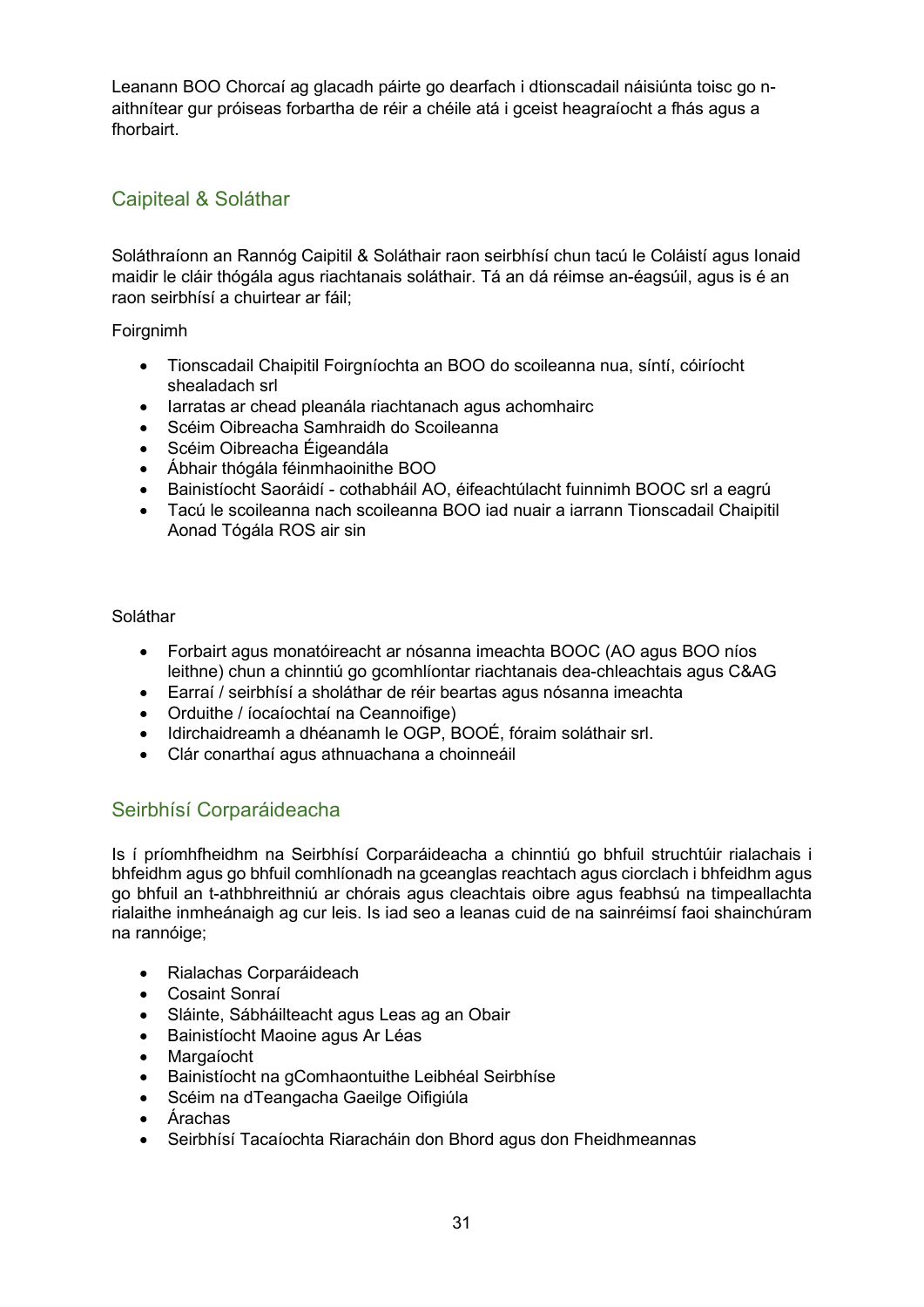## <span id="page-31-0"></span>Acmhainní Daonna

Soláthraíonn an Roinn Acmhainní Daonna raon seirbhísí a thacaíonn le Bainisteoirí agus foireann BOO Chorcaí. Clúdaíonn na seirbhísí gach gné den fhostaíocht ó "earcaíocht go scor" de bhall foirne lena chinntiú go gcomhlíonann BOO Chorcaí agus a Bhainisteoirí reachtaíocht fostaíochta agus ciorclán. Is iad seo a leanas cuid de na seirbhísí a chuirtear ar fáil;

- Earcaíocht
- Grinnfhiosrúchán an Gharda Síochána
- Leithdháileadh agus Úsáid Foirne
- Bainistíocht Conartha
- Riarachán Párolla
- Riarachán Saoire
- Sláinte Ceirde
- Comhaontuithe agus/nó córais náisiúnta a chur chun feidhme
- Caidreamh Foirne
- Oiliúint Foirne agus Forbairt
- Aoisliúntas

## <span id="page-31-1"></span>Teicneolaíocht Faisnéise agus Cumarsáide

Tá ról TFC ag teacht chun cinn i ngach gné de sheirbhísí BOO Chorcaí. Tá méadú suntasach tagtha ar a thábhacht ó thaobh tacú le riarachán agus rialachas mar aon le teagasc agus foghlaim. Mar Rannóg, is mar seo a leanas a bhfuil raon na seirbhísí agus tacaíochtaí do Choláistí/Ionaid;

- Bainistíocht Tionscadail ar chórais nua lena n-áirítear uasghrádaithe
- Forbairt agus bainistíocht bonneagair orthu sin
- Córais bogearraí agus uasghráduithe iomchuí a shainaithint ina leith
- Córais cumarsáide a fhorbairt agus a chothabháil
- Tacaíocht Theicniúil
- Bainistíocht Conraitheoirí
- Seirbhís chomhairleach do sholáthar
- Pleananna Cúltaca / Aisghabhála Tubaiste
- Cosaint agus Slándáil Sonraí TF
- Bainistíocht agus caiteachas Deontas TFC Caipitil agus Digiteach
- Bainistíocht ceadúnais bogearraí
- Bainistíocht Gléasanna lena n-áirítear Gléasanna Soghluaiste

## <span id="page-31-2"></span>Airgeadas

Déanann Rannóg Airgeadais BOO Chorcaí cuntais BOO Chorcaí a bhainistiú agus cuireann sí maoirseacht airgeadais agus comhairle ar fáil chun comhlíonadh na reachtaíochta agus na gciorclán a chinntiú. Is iad seo a leanas cuid de na seirbhísí a chuirtear ar fáil;

- Íocaíochtaí agus nósanna imeachta gaolmhara, ceaduithe, rialuithe agus comhlíonadh (lena n-áirítear párolla, oiliúint ar conradh, creidiúnaithe, deontais agus Taisteal & Cothú)
- Baincéireacht
- Tuairisciú agus réiteach cuntas maidir le hidirbheart airgeadais
- Ráitis Airgeadais Bhliantúla a ullmhú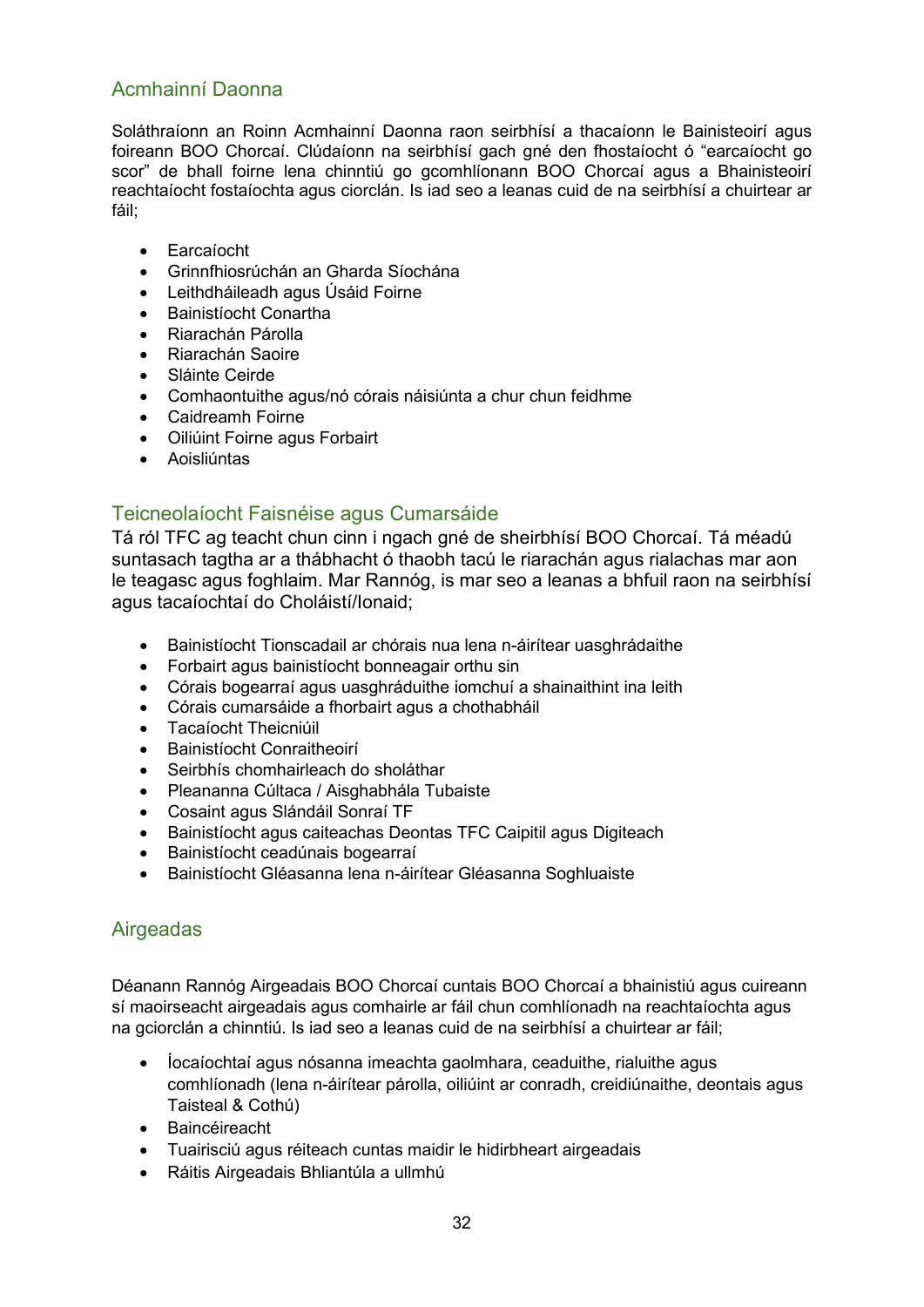- Buiséadú agus réamh-mheastacháin
- Éilimh Chiste Sóisialta na hEorpa a bhainistiú
- Sruthanna maoinithe a bhainistiú
- Iniúchtaí an Ard-Reachtaire Cuntas agus Ciste agus Chiste Sóisialta na hEorpa a chomhordú
- Athbhreithniú ar Theimpléid Rialaithe Inmheánaigh
- Rianú Iniúchta
- Cláir Sócmhainní

## <span id="page-32-0"></span>*SEIRBHÍSÍ EILE*

## <span id="page-32-1"></span>Seirbhísí Naíolainne

Feidhmíonn BOO Chorcaí dhá naíolann, Lios Na nÓg agus Cuddles. Soláthraíonn na seirbhísí seo seirbhísí luathbhlianta d'fhoghlaimeoirí, don fhoireann agus tacaíonn siad le teaghlaigh i bhfostaíocht le socrúcháin riachtanacha cúram leanaí. Tá na socrúcháin a thairgtear ar bhonn lánaimseartha agus oibrítear gach scéim stáit sa dá naíolann de réir na riachtanas maoinithe mar atá leagtha amach ag POBAL agus oibríonn siad de réir threoirlínte FSS.